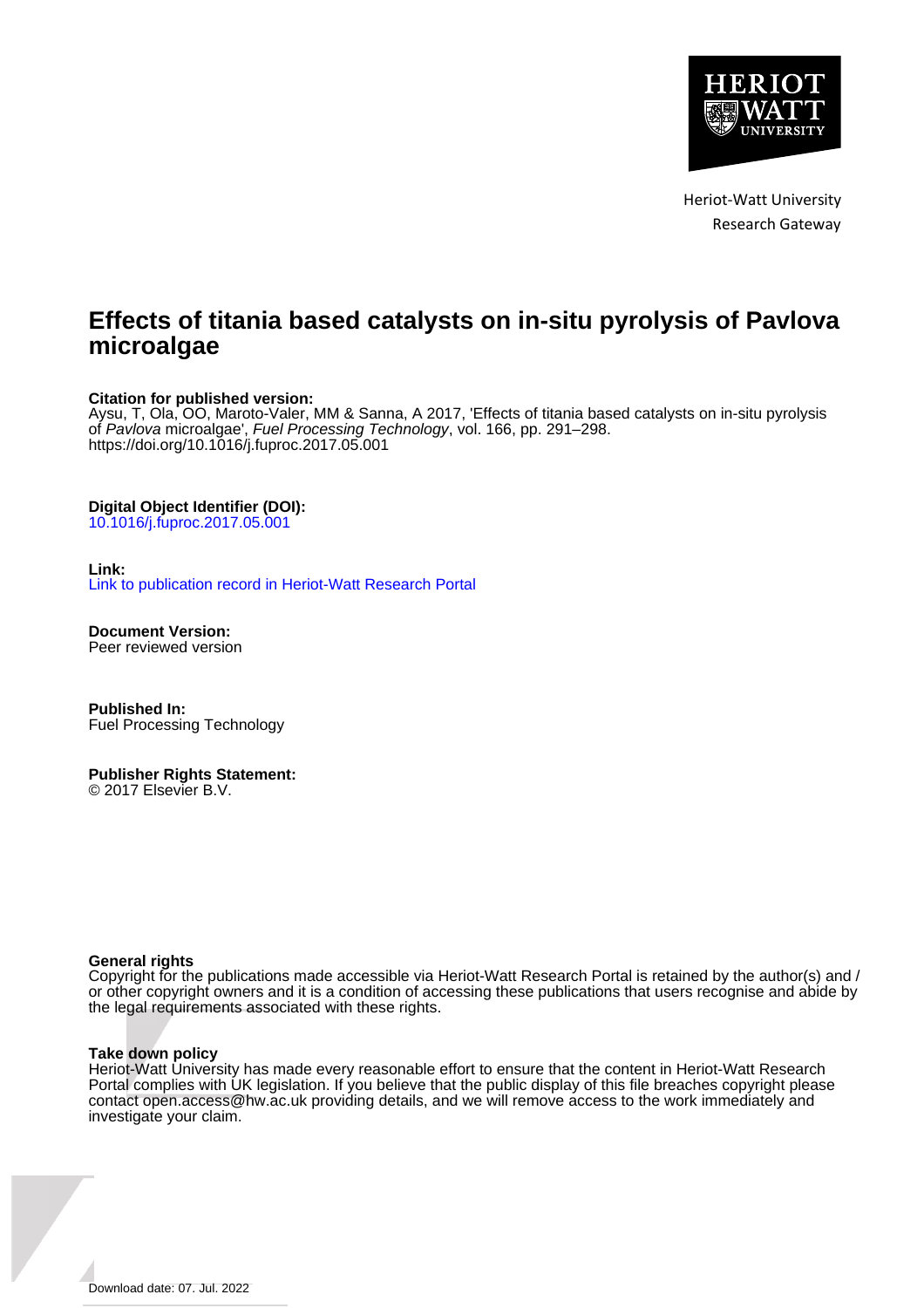| $\mathbf{1}$   | Effects of titania based catalysts on in-situ pyrolysis of <i>Pavlova</i> microalgae                                              |
|----------------|-----------------------------------------------------------------------------------------------------------------------------------|
| $\overline{2}$ |                                                                                                                                   |
| 3              | Tevfik Aysu <sup>a,b</sup> , Oluwafunmilola Ola <sup>c</sup> , M. Mercedes Maroto-Valer <sup>a</sup> , Aimaro Sanna <sup>a*</sup> |
| $\overline{4}$ | <sup>a</sup> Heriot-Watt University, Institute of Mechanical, Process and Energy Engineering                                      |
| 5              | (IMPEE), EH14 4AS, Edinburgh, UK                                                                                                  |
| 6              | <sup>b</sup> Yuzuncu Yil University, Faculty of Science, Department of Chemistry, 65080, Van, Turkey                              |
| 7              | $\degree$ University of Exeter, College of Engineering, Mathematics and Physical Sciences,                                        |
| 8              | Exeter EX4 4QJ, UK                                                                                                                |
| 9              |                                                                                                                                   |
| 10             | <b>ABSTRACT</b>                                                                                                                   |

# *Pavlova* microalga was pyrolysed in presence of titania based catalysts in a fixed bed reactor at various temperatures. The effects of catalysts on *Pavlova* microalga pyrolysis was investigated. A large fraction of the starting energy (∼63-74 % daf) was recovered in the bio-oils when the 14 catalysts were used. The bio-oil yield was 20% higher in presence of Ni/TiO<sub>2</sub> (22.55 wt.%) at 500 °C. The High Heating Values of the produced bio-oils were in the range of ∼35-37 MJ/kg and suffered strong deoxygenation, with O content (% daf) diminished from 51 wt.% to ∼9-12 17 wt.%. The <sup>1</sup>H Nuclear Magnetic Resounance and Gas Chromatography Mass Spectrometry suggested that the titania catalysts enlarged the aliphatics and aromatic compounds and 19 decreased oxygenates in the bio-oils. Ni/TiO<sub>2</sub> had the greatest activity in increasing aliphatic protons (60%) and decreasing coke formation. Its enhanced cracking activity was due to its higher availability on the catalyst surface, compared to Co and Ce, and to strong interaction 22 between Ni and  $TiO<sub>2</sub>$  support. Despite the fact that the bio-oils were partially de-nitrogenated, the N-content still represent a major limitation for their use as bio-fuels without further upgrading.

*Keywords***:** Bio-oil, *Pavlova*, Pyrolysis, deoxygenation, Catalyst, Titania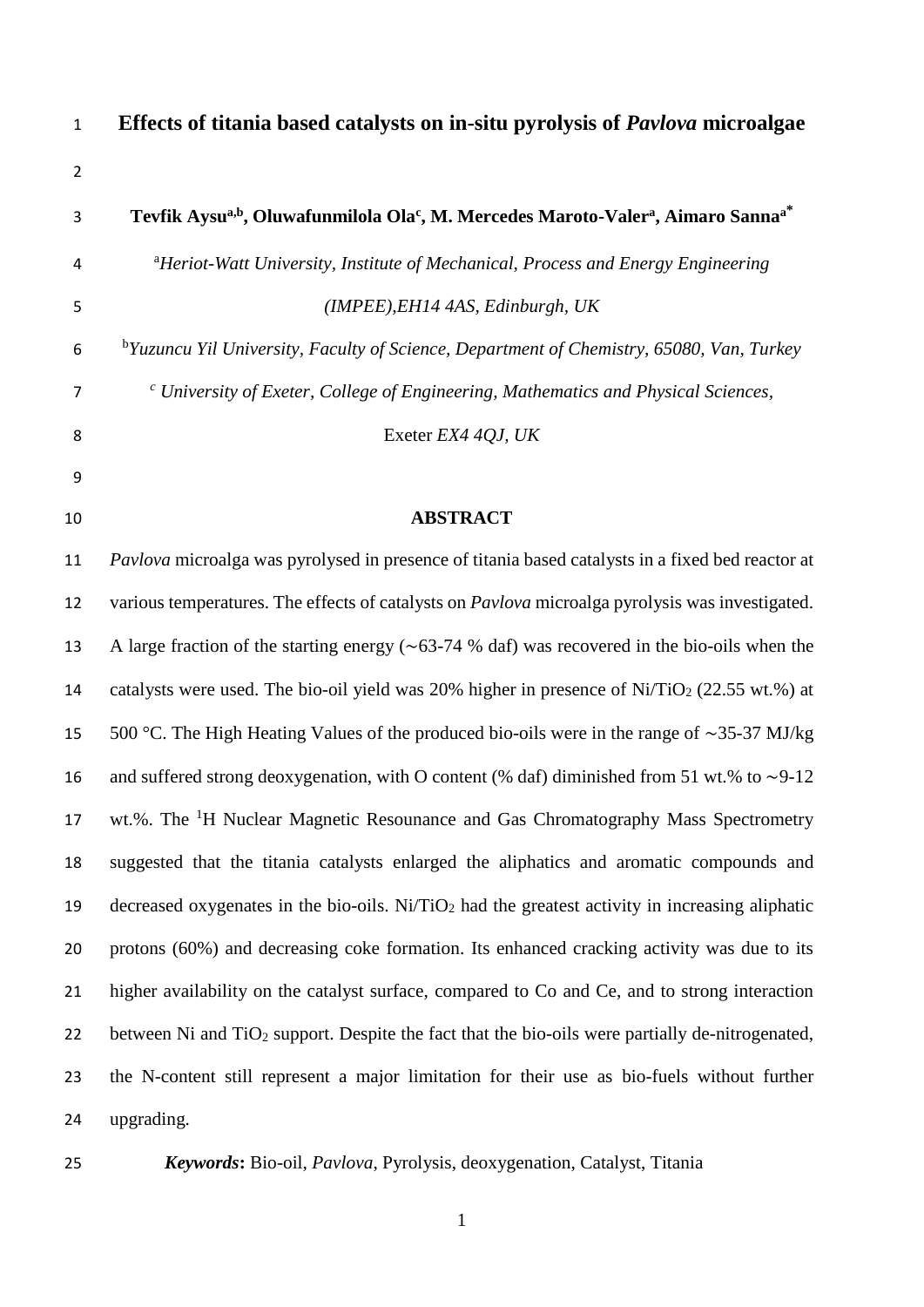#### **1. Introduction**

 Microalgae are promising feedstock for bio-fuels, chemicals, food, cosmetics and healthcare and have been cultivated in open pounds or raceways as human and animal feed supplements on an industrial scale [1-3]. Microalgae have several advantages over terrestrial crops: (i) can grow in open water such as sea water and ponds or in photobioreactors on non- arable lands ii) have higher lipid content (some up to 80 %) iii) do not compete with food crops (iv) have higher  $CO<sub>2</sub>$  capture capacity and can remove and recycle nutrients from waste water and flue gases [4-5]. Over the decades, different approaches for the production of bio-fuels from microalgae have emerged, such as biogas from anaerobic digestion, biodiesel (from fatty acids), hydrogen (from gasification) and bio-oils from liquefaction and pyrolysis [6,7]. Microalgae contain three main components in varying amounts: lipids (3–50 wt%), carbohydrates (10–50  $37 \text{ wt\%}$ ) and proteins  $(6-65 \text{ wt\%})$ .

 Compared to more established routes such as algal fatty acids to biodiesel, the thermochemical conversion of algae can advantagiously convert completely the algal biomass, which makes the process more attractive [5]. In recent years, pyrolysis of both lignocellulosic and algal biomass has been widely investigated. Pyrolysis refers to thermal depolymerisation 42 or organics at moderate temperatures  $(400-600 \degree C)$  in absence of oxygen.

 One of the most challenging barriers to the thermo-chemical conversion pathway is the high moisture content of microalgae. A study indicates that mechanical dewatering prior a 2000 t/day microalgae catalytic pyrolysis facility, can produce 21.4 million gallons of biofuel per year at a cost of \$1.49 per liter, which is similar to the gasoline cost range in Europe in 2016  $(-1.2-1.7 \text{ } $ per liter, globalpetrolprices) [8]$ .

 Pyrolysis of many algal species has been studied including Nannochloropsis, Chlorella, Tetraselmis, Isochrysis and Microcystis. In a previous study, Miao et al. [9] performed the fast pyrolysis of Chlorella prothothecoides and Microcystis aeruginosa species grown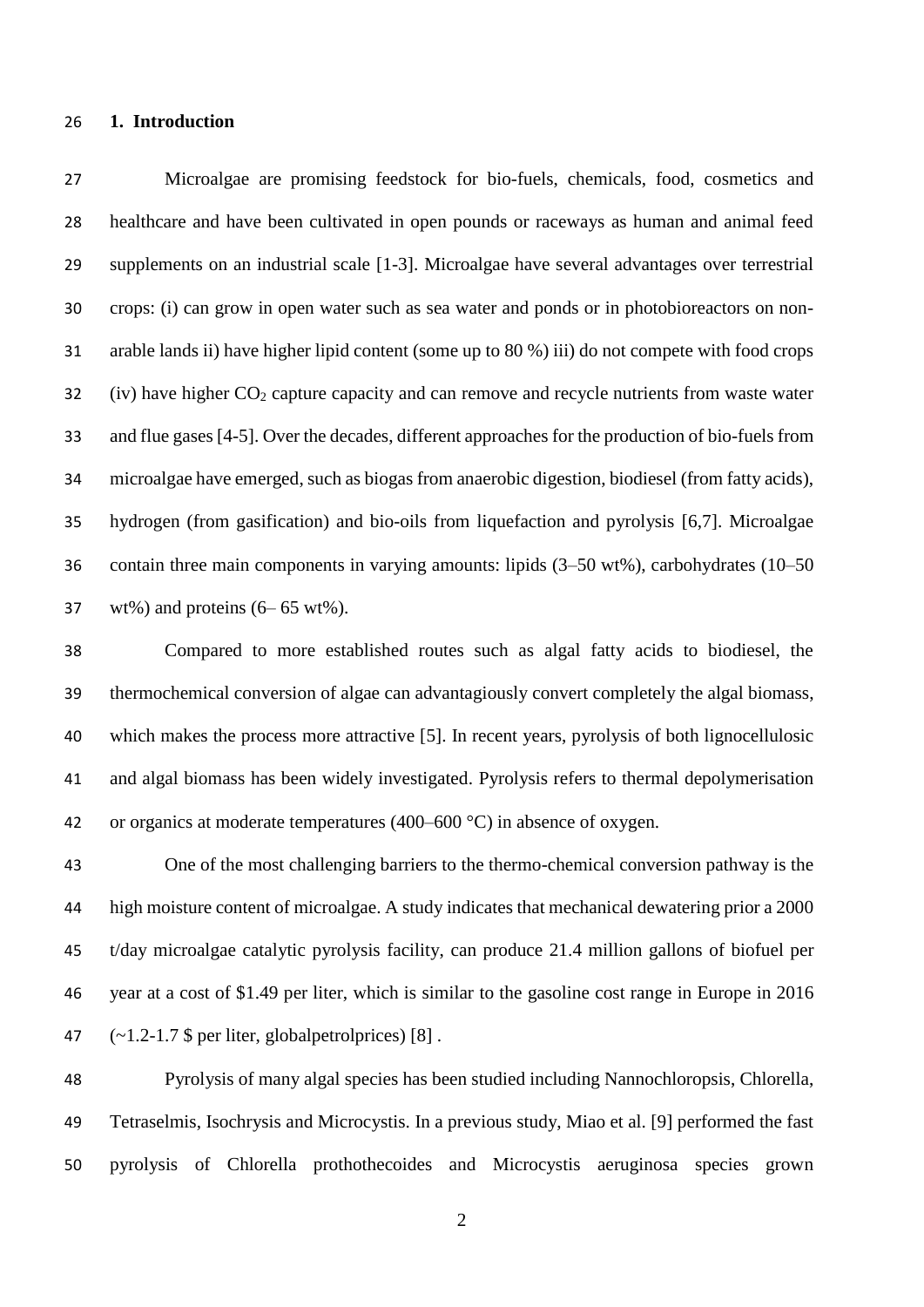phototrophically. They obtained bio-oil yields of 18% and 24% with HHVs of 30MJ/kg and 29MJ/kg, respectively. Belotti et al. [10] studied the pyrolysis of Chlorella vulgaris grown in complete and nitrogen starved medium. They found that the fast pyrolysis of nitrogen starved 54 Chlorella vulgaris yielded 42.2% of bio-oil at 400 °C. The bio-oil produced from nitrogen starved algae had higher amount of fatty acids and lower amount of nitrogenous species, resulting in an improved quality.

 Although pyrolysis is recently attracting rising interest for the producing of liquid fuels, the resulting bio-oils have several drawbacks, such as low heating value, high viscosity, high oxygen content and high acidity, whichlimit their widespread use and need to be upgraded first. Catalytic fast pyrolysis involves the catalytic conversion of primary pyrolysis vapours to less 61 oxygenated liquid fuels by eliminating oxygen as  $CO$ ,  $H_2O$  and  $CO_2$  [11]. The catalysts can be added directly to biomass in the pyrolysis reactor or added in a downstream reactor to upgrade 63 the hot pyrolysis vapours [12]. Acidic metal oxides (e.g.  $Al_2O_3$ ), sulfated metal oxides (e.g.  $SO_4^2$ <sup>-</sup>/TiO<sub>2</sub>) and transition metal oxides (e.g. CeO<sub>2</sub>, TiO<sub>2</sub>) have been investigated as catalysts in 65 lignocellulosic materials pyrolysis [13-16]. Metal oxides such as  $TiO<sub>2</sub>$  and  $CeO<sub>2</sub>$  catalysts decreased the liquid and organic product yields and increased gas, water, and solid products yields; where carboxylic acids like acetic acid were transformed to gasoline-range organics, by 68 elimination of  $O_2$  as  $CO_2$  and water [15,17]. Ce $O_2$  was found to be highly performing for this 69 scope and also tolerant to water. Employing  $Al_2O_3$  and  $TiO_2$  as supports or doping them with a strong base improved their catalytic activity [12]. Other intensily investigated catalysts for 71 microalgae pyrolysis are  $Na_2CO_3$  and ZSM-5-based zeolites [18-21]. Na<sub>2</sub>CO<sub>3</sub> tend to increase the gas yields while decreasing the bio-oil yield, in which an energy recovery of 40% of bio-oil was achieved [19]. HZSM-5 increased the hydrocarbons fraction and in particular the aromatics [20]. For example, Chlorella sp. bio-oils (43-50 wt%) was enriched in hydrocarbons in the organic phase (from 21 wt% in absence of catalyst to 43 wt%) [21].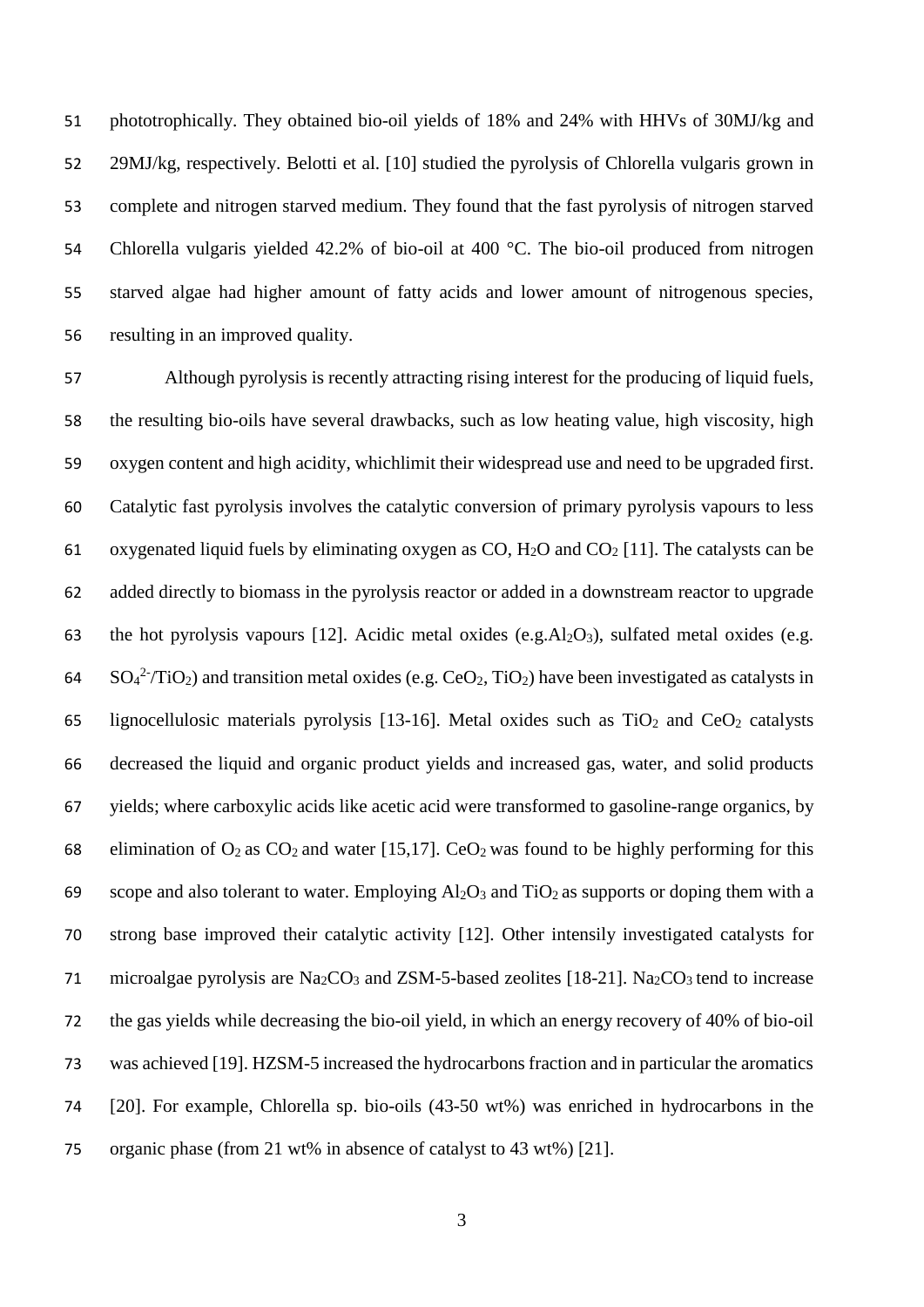*Pavlova* sp. is known to be able to synthesize DHA and EPA (essential n-3 PUFA) in larger amounts. The potential of the *Pavlova* sp. as n-3 PUFA source in marine fish nutrition was investigated by Rehberg-Haas [22]. However, there is no reported study regarding the evaluation of *Pavlova sp.* as a biomass feedstock for bio-oil generation. Since characteristics such as low cost, availability, sustainability, resistance to attrition and catalytic activity are important criteria for the selection of catalysts, there is a great interest in developing catalysts 82 from non-nobel metals and rare materials. Under this scenario,  $TiO<sub>2</sub>$  represents a promising candidate as catalyst for biomass conversion technologies. Kaewpengkrow et al. [23] performed the catalytic upgrading of pyrolysis vapors from Jatropha wastes using alumina, zirconia and titania. They found that alumina and titania yielded high hydrocarbons and less oxygenates, while hydrocarbon selectivity was the highest with titania based catalysts. Lu et al. [24] studied the catalytic fast pyrolysis of cellulose mixed with sulphated titania to produce 88 levoglucosenone. They found that the  $SO_4^2$ -TiO<sub>2</sub> (anatase) decreased the early cellulose breakdown temperature and changed the pyrolytic product considerably resulting the best 90 catalyst for levoglucosenone production. Mante et al. [25] used anatase  $TiO<sub>2</sub>$  nanorods, CeOx– 91 TiO<sub>2</sub> mixed oxides, pure CeO<sub>2</sub>,  $ZrO_2$ , and MgO as catalysts for the catalytic conversion of biomass pyrolysis vapors into hydrocarbons. Ceria-based catalysts resulted very effective in producing ketones.

 The cracking properties of nickel, ceria and titania can be advantageous to the in-situ removal of oxygen from the microalgal bio-oils. To the best of our knowledge, there is no single study available in the literature on the comparison of product yields and compositions of bio- oils attained by catalytic pyrolysis of *Pavlova* microalga with titania based catalysts and their deoxygenation effect. Accordingly, the aim of this study is to screen and compare the effects of ceria and titania based catalysts on *Pavlova* pyrolysis yield and products selectivity.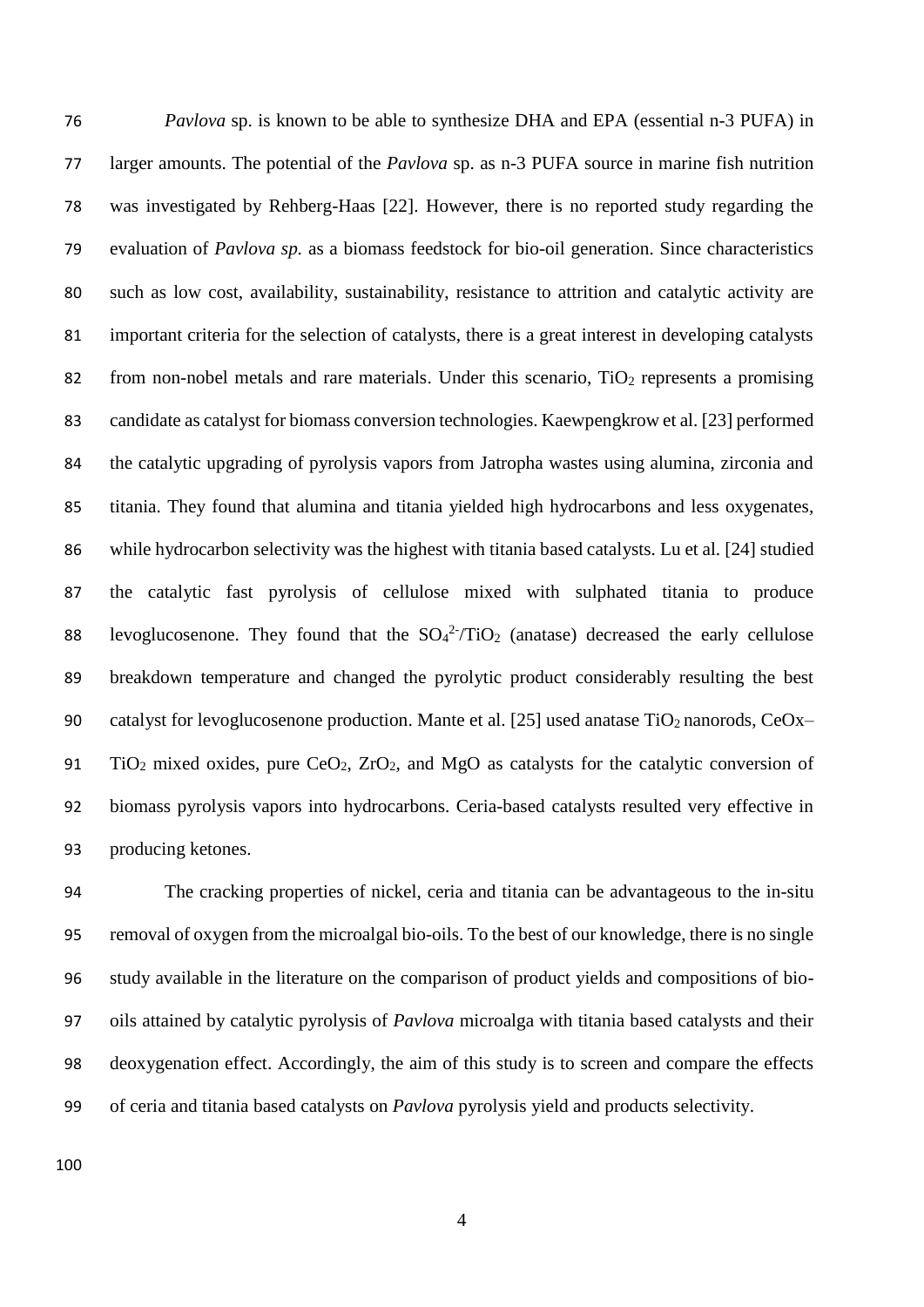#### **2. Experimental**

### 2.1 Feedstock preparation

 *Pavlova sp.* was acquired fromVaricon Aqua Solutions. The biochemical composition of *Pavlova* algae in terms of proteins, carbohydrates and lipids was also provided by Varicon Aqua Solutions. The microalgae were dried in an oven at 50 °C, milled to a particle size between 80 and 140 meshes (105-174 μm) and stored in a desiccator for further use.

2.2. Catalyst preparation and characterization

108 Commercial ceria (CeO<sub>2</sub>) and titania (TiO<sub>2</sub>) nanopowders were purchased from Sigma-109 Aldrich. Titania (TiO<sub>2</sub>) based catalysts were prepared according to the procedure shown in Fig. 110 S1. As shown in Fig. S1, metal based  $TiO<sub>2</sub>$  sols were prepared firstly by refluxing a solution containing titanium (IV) butoxide, propan-2-ol, nitric acid and fixed amount of cerium (III) 112 nitrate  $(Ce(NO_3)_3.6H_2O)$ , cobalt (II) acetylacetonate  $(Co(C_5H_7O_2)_2)$  or nickel (II) nitrate 113 hexahydrate (Ni(NO<sub>3</sub>)<sub>2</sub>·6H<sub>2</sub>O) using an oil bath at around 95<sup>o</sup>C for 24 hours. After the reflux period, the resulting sol was dried and calcined in a furnace (Carbolite, CWF 1100) under 115 airflow at the rate of  $1^{\circ}$ C min<sup>-1</sup> to 100 °C for 12 h.

116 The physical characteristics of the different catalysts were determined by  $N_2$  adsorption method at -195.8 °C using Micromeritics Gemini VII instrument [5], while Quantachrome Instruments Autosorb IQ Station 2 was used for the titania based catalysts. The catalysts were outgassed overnight at 180 °C. Brunauer–Emmett–Teller (BET) and the Barrett–Joyner– Halenda (BJH) equations were used for determining the materials surface and pore size distribution/volume. The mineral phases and elemental composition of the catalysts were checked by powder X-ray diffraction using a Bruker D8 Advance powder diffractometer (Ge- monochromated Cu *K*α1 radiation; wavelength=1.5406 Å, 40 kV, 30 mA) with Sol-X Energy Dispersive detector. The data were obtained over the angular range 5°-85° degrees in two-theta under atmospheric pressure.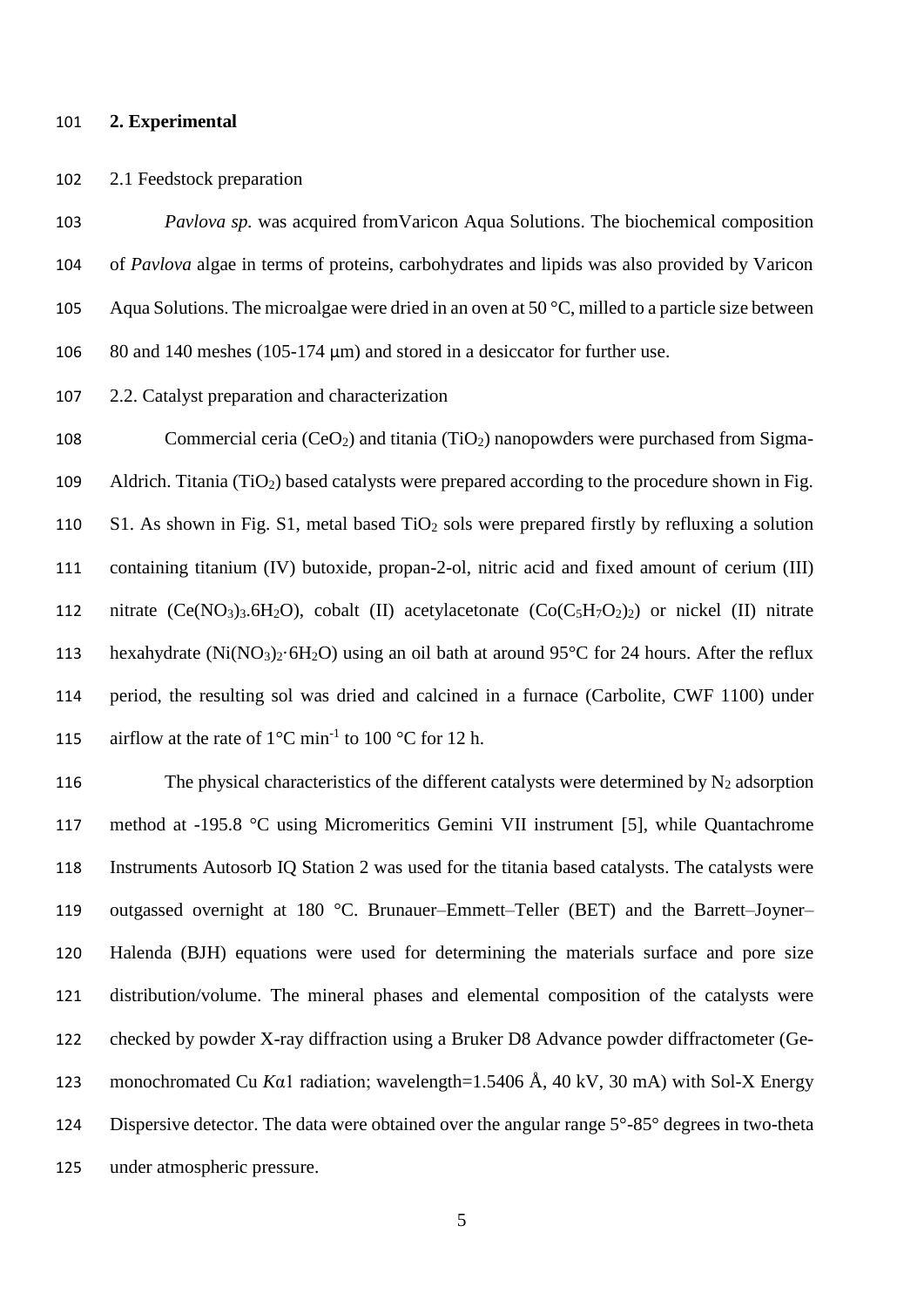#### 2.3. Feedstock and products analyses

## 2.3.1. Proximate and ultimate analysis

- The proximate analyses were conducted according to ASTM standarts (D2016, E872-
- 82, D1102-84). C, N and H were determined using LECO CHNS-932 analyzer, while O content
- was obtained by difference. Higher heating values (HHV) of samples were obtained using the
- Dulong's Formula [23].
- 132  $2.3.2$ . Proton nuclear magnetic resonance ( ${}^{1}$ H NMR) analysis

133 <sup>1</sup>H NMR analyses were performed using a Bruker Avance III operatingat 400 MHz. The 134 samples were dissolved in CDCl<sub>3</sub> (1:1 volume ratio) and TMS (tetramethylsilane) was used a internal standard.

- 2.3.3. TGA analysis
- 137 Thermogravimetric analysis (TGA) was carried out using a TA Q500 in presence of N<sub>2</sub> for determining volatiles and in presence of air to determine the fixed carbon and ash content. The method used is described in details in a previous work [13].
- 2.3.4. Gas chromatography–Mass spectrometry (GC–MS) analysis

 An Agilent GC-MS 7890A/5975C series (column: HP 235–INNOWAX; transfer line at 142 270 °C, ion source at 250 °C and electron energy of 70 eV) was used for the GC-MS analysis of the bio-oils [26]. The bio-oil components were identified using mass spectral libraries (PMW\_Tox3.l, Wiley7n.1 and NIST05a.L).

2.3.5. Coke analysis

 Coke yield on catalysts was determined by the weight change during combustion using an Exstar TG/DTA 7200 in a 70 mL/min air flow. In a typical run, approximately10 mg of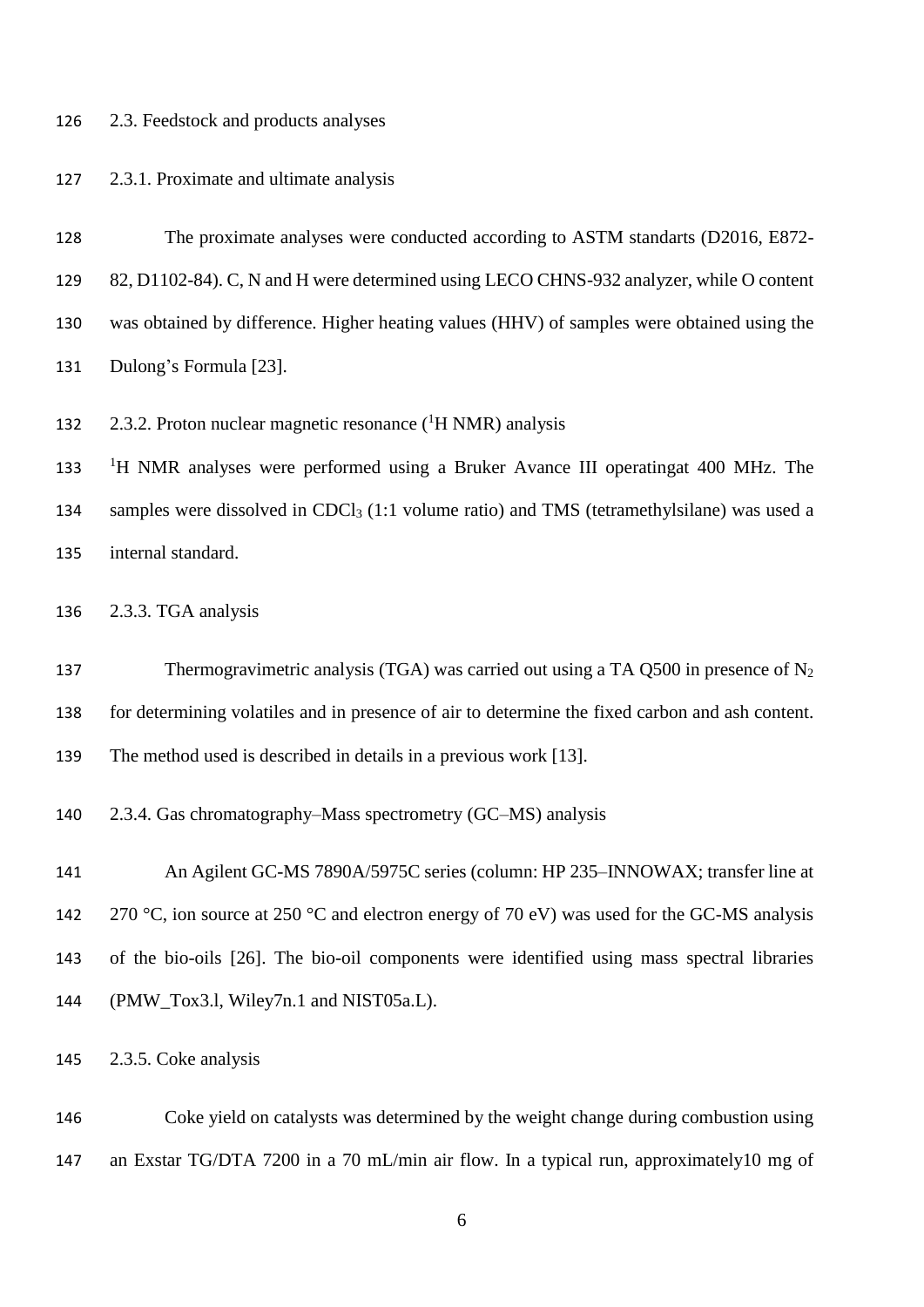148 sample was placed in the ceramic crucible and heated from 25 °C to the final temperature of 149 900 °C at a rate of 10 °C/min.

2.4. Pyrolysis experiments

 The pyrolysis experiments of *Pavlova* were performed using a semi-fixed-bed reactor. The set-up was previously descibed [26]. The catalytic and non-catalytic algae pyrolysis 153 experiments were performed at temperatures of 450, 500 and 550  $\mathrm{^{\circ}C}$  at a constant heating rate 154 100 °C/min under N<sub>2</sub> atmosphere with a flow rate of 545 ml/min. The reactor temperature was kept constant at the final temperature for 60 min.

 Actual pyrolysis tests were performed feeding 3 g of material per test (1.5g Pavlova and 1.5g catalyst). The bio-oils were recovered in three Dreshel bottles immersed in a ice-water 158 bath with temperature kept constant at  $0^{\circ}$ C.

 The remaining solid was recorded as bio-char yield (subtracting the catalyst weight). The amount of gaseous products was calculated by subtraction of solid and bio-oil yields from the amount of initial raw material.

 The distribution of the parent algal material energy in the pyrolysis products was based on the pyrolysis material balance and HHV of bio-oils and bio-chars. The energy content of each product (bio-char and bio-oil) was calculated by multiplying the HHVs to the wt% of the products recovered. The energy content of bio-gas was calculated by subtracting the energy content of the bio-char and bio-oil from the starting energy content of the raw material (microalgae) [13].

## **3. Results and discussion**

3.1. Feedstock characterization

 Ultimate and proximate analyses of *Pavlova* were performed and the results are reported in Table S1. This alga strain has large protein content (43%) and a moderate amount of lipids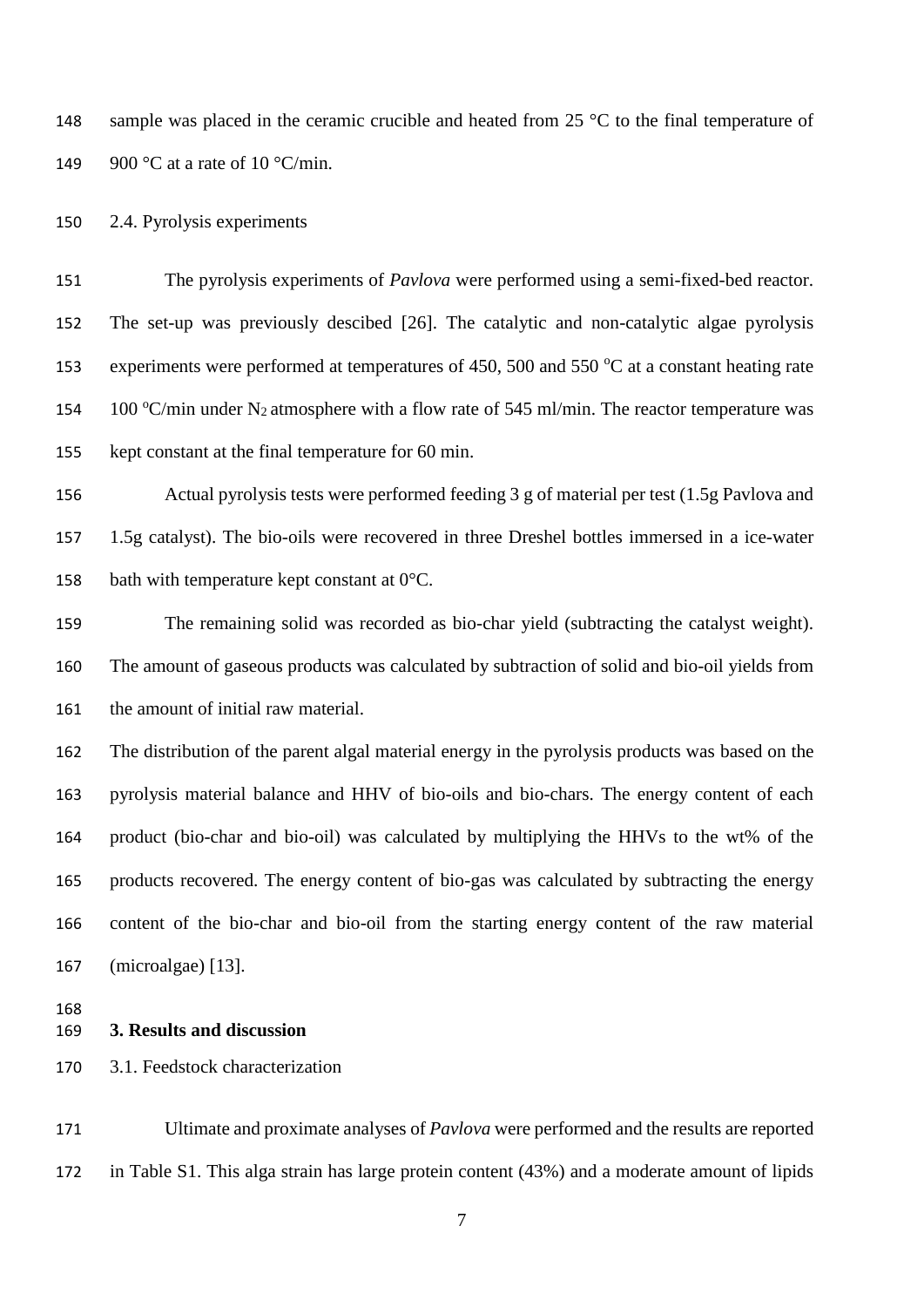(20%) and carbohydrates (26%). The *Pavlova* moderate lipid content reduces this microalga suitability for biodiesel production, but enhances its suitability for pyrolysis. The large protein content, which was similar to that of other algal species such as *Scenedesmus obliquus*, *Chlorella vulgaris* and *Spirulina platensis* [27], resulted in high nitrogen content (4.81%). Ash content (24.45%) and fixed carbon (11.60%) were rather great compared to values of other algae species [28]. The decomposition behaviour of *Pavlova* was estimated using TGA/DTG (Fig. S2). According to Fig.S2, the *Pavlova* decomposition occurs between 105 and 800 °C (53. 9 % weight loss) that includes three main steps (at 130, 250, 455°C ), corresponding to carbohydrates, proteins and lipids volatilisation [5]. The material left behind (40 %) at 800 °C, represents the fixed carbon and ash.

#### 3.2. Catalyst characterization

 Table 1 shows the surface area, pores size and volume of the synthetised catalysts 185 assessed using  $N_2$  adsorption isotherms at 77 K. The addition of metal oxides to TiO<sub>2</sub> influenced its catalyst properties. When we look at the loaded TiO<sup>2</sup> based catalysts, we see that there were 187 clear differences between them. The specific surface areas (SBET) of  $Ce/TiO<sub>2</sub>$ ,  $Co/TiO<sub>2</sub>$  and 188 Ni/TiO<sub>2</sub> catalysts were 126.80, 278.50 and 229.60 m<sup>2</sup>/g, respectively, while starting TiO<sub>2</sub> had 189 only ~9.5 m<sup>2</sup>/g. All synthetised catalysts had a pore distribution between 17 and 300 Å, 190 indicating the presence of micropores ( $\langle 20 \text{ Å} \rangle$  and mesopores ( $>$ 20 Å). Ni/TiO<sub>2</sub> had an average 191 pore size of 58.06 Å (similar to the starting TiO<sub>2</sub>), while Co/TiO<sub>2</sub> and Ce/TiO<sub>2</sub> had smaller 192 average pore size  $(\sim 29-31 \text{ Å})$ . This may indicate that Co and Ce are deposited in the pores partially reducing their size.

194 The X-ray diffraction patterns of the prepared catalysts with  $TiO<sub>2</sub>$  support are shown in the Supplementary data (Fig. S3), which shows the X-ray diffraction patterns of metal loaded 196 nanoparticles of Ni/TiO<sub>2</sub>, Co/TiO<sub>2</sub> and Ce/TiO<sub>2</sub>. Tetragonal anatase phase was confirmed by Powder Diffraction Standards (JCPDS) Card File no. 21-1272. Additional peaks of brookite at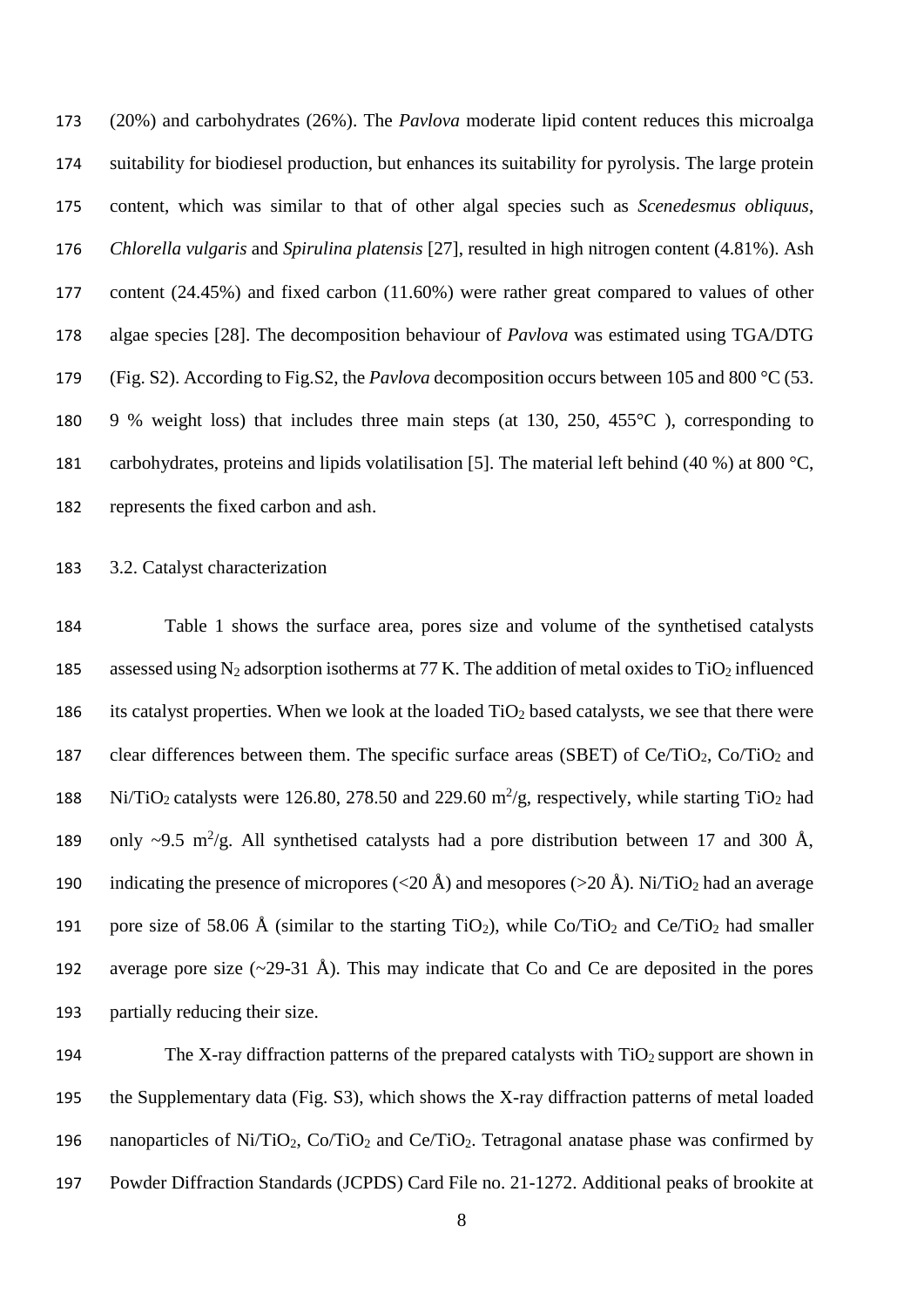198 ca. 31.4° were further observed in the metal loaded nanoparticles. Only small diffraction peaks 199 of metal oxides (NiO, CoO and CeO<sub>2</sub>) phase were detected for the samples as they are hidden 200 from the large peaks of  $TiO<sub>2</sub>$ . This could be due to their occurrence being in highly dispersed 201 phase within  $TiO<sub>2</sub>$  matrix or due to detectable limit of the diffractometer. EDS analysis 202 confirmed the elemental composition as 1.6wt%, 3.98wt% and 1.36wt% for Co, Ce and Ni 203 loaded  $TiO<sub>2</sub>$  catalysts, respectively.

#### 204 3.3. Effect of temperature on products distribution

205 The total volatiles (bio-oil+gas yields) and distribution of products obtained by 206 pyrolysis of Pavlova with titania based catalysts with (1:1 ratio) and without catalyst is given 207 in Table 2. High char yields were probably due to the slow heating rate used  $(100^{\circ}C/min)$  during 208 pyrolysis [29]. For example, when temperature was increased from 450 to 550  $^{\circ}$ C, the 209 conversion (total volatiles) was increased from 51% to 61% in the non-catalytic runs and from 210  $52\%$  to 63.7% in the catalytic runs with CeO<sub>2</sub>. Similar trend was observed with TiO<sub>2</sub> catalysts. 211 The higher bio-oil yield was obtained at 500 °C, with Ni/TiO<sub>2</sub> producing the highest (22.5) 212 wt%). The bio-oil yields were increased first at  $500^{\circ}$ C and then decreased at  $550^{\circ}$ C. This result 213 is in accordance with previous work [30].

#### 214 3.4. Effect of catalysts on product distribution

215 Catalytic pyrolysis favours deoxygenation by removal of  $CO$ ,  $CO<sub>2</sub>$  and  $H<sub>2</sub>O$  [26,31]. 216 When we look at the effect of titania based catalysts used in this study, we see that all had a 217 positive effect and increased the total volatiles compared to non-catalytic runs, with  $Ni/TiO<sub>2</sub>$ 218 being the most effective.

219 The use of a neutral catalyst support (TiO2) that does not promote acid catalyzed 220 polymerization of the various components of *Pavlova* increase the conversion of char, when 221 coupled with cracking metals such as Ni. Iliopoulou et al. found out that the addition of NiO to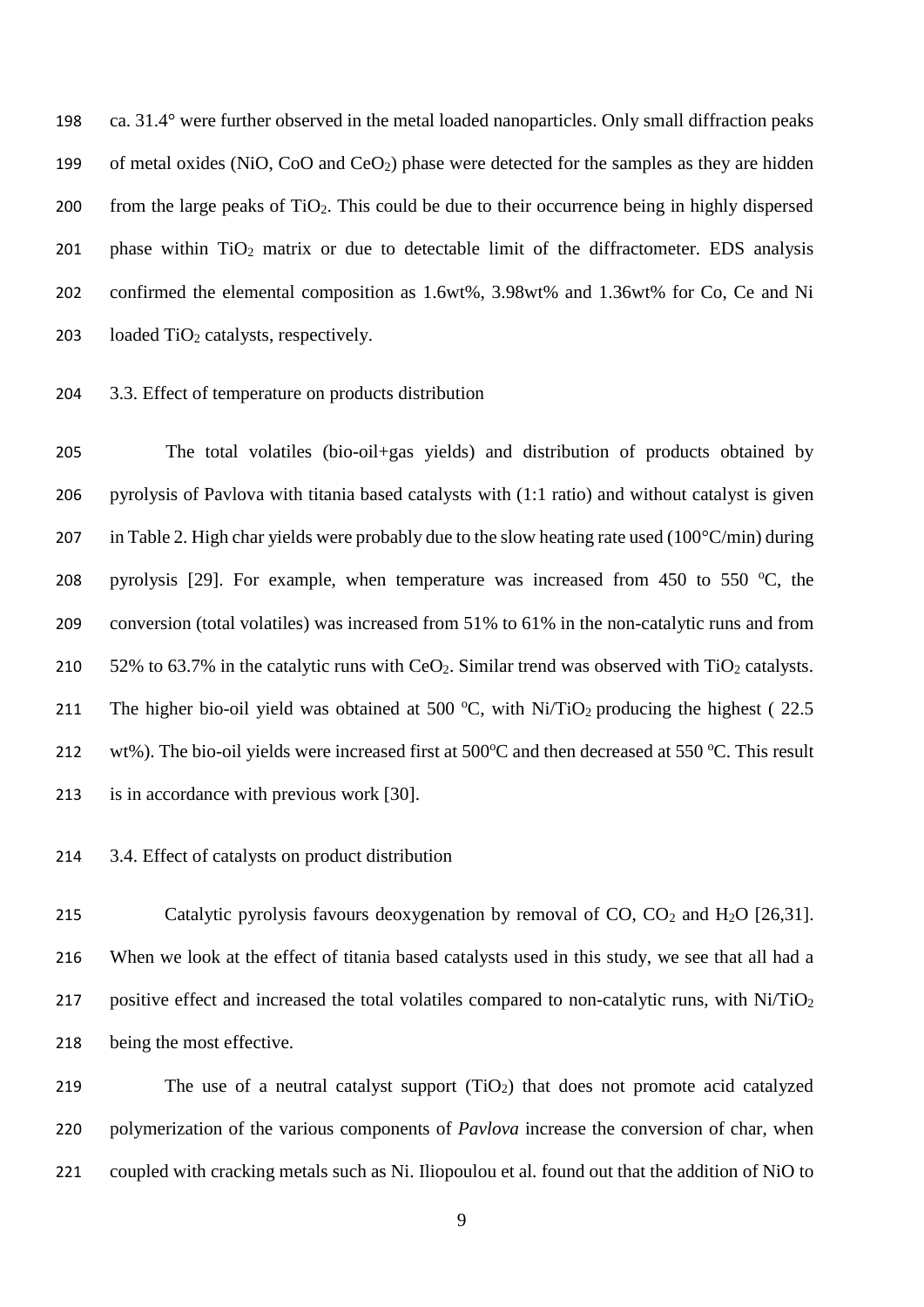a zeolite led to a decrease in the total condensed organic hydrocarbon phase during beech pyrolysis vapours, and increased the yields of aromatic hydrocarbons. Also, H<sup>2</sup> production and C2−C6 gas-phase hydrocarbons increased with nickel, with an emphasis on C4−C6 alkanes [32]. In our work, the highest amounts of total volatiles of 63.7 % and 64.1% were obtained 226 with  $CeO<sub>2</sub>$  and Ni/TiO<sub>2</sub> respectively, but the amount of Ce loaded on the TiO<sub>2</sub> support was 3 times larger than that of Ni (see Section 3.2). Thereofre, Ni had the largest impact on the microalgae decomposition, which could be linked to the fact that Ni was deposited on the surface of the catalyst, while the Co and Ce were also deposited in the materials pores, as indicated by the pores size distribution.

 A large fraction of the starting microalgae was found in the gas product, with yield increasing 232 sharply according to temperature increase to  $550^{\circ}$ C. This is due to the long residence time (60 min) and high cracking capacity of ceria. As for the bio-oil yields, ceria and nickel containing catalysts were the most effective and the highest bio-oil yields were obtained in their presence 235 (Ce/TiO<sub>2</sub>: 21.7 % and Ni/TiO<sub>2</sub>: 22.5 %). This result is in agreement with our previous studies on *Nannochloropsis, Tetraselmis* and *Isochrysis* catalytic pyrolysis, where Ni containing catalysts resulted in the highest bio-oil yields and good deoxygenation effect [5,26]. These low bio-oil yields can be linked to the relatively low content in fatty acids of the pyrolysed specimen (20 wt%). Despite this, a notable fraction of the microalgae energy content was recovered in the bio-oils. Ni/TiO<sup>2</sup> was the most effective maintaining 74.59 % (daf) of *Pavlova*'s energy in the bio-oil, (55.72 % without catalyst) (Fig. 1). This indicates that deoxygenation of *Pavlova* in the presence of nickel is very effective and can be attributed to the cracking activity of Ni and 243 synergic effect of Ni-Ti  $[32]$ . TiO<sub>2</sub> alone did not show any benefit in terms of increasing the conversion of Pavlova, but as soon as Ni was added to the support, the reduction in char yield and the increase in volatile species was clear. This agrees to a previous work, where Ni addition to zeolite led to higher conversion of oxygenates and lower rate of deactivation [33].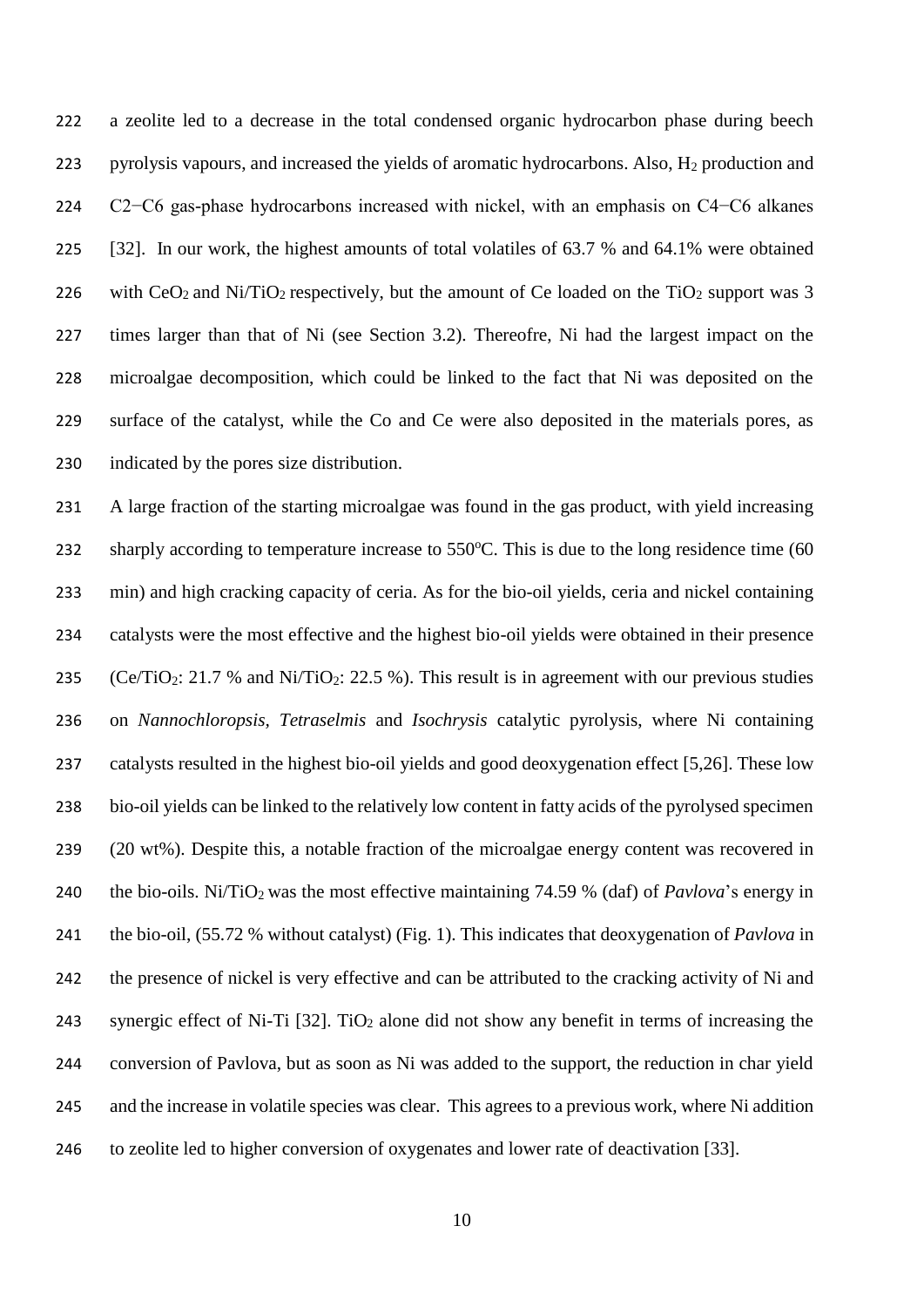The nitrogen distribution in the products of catalytic and non-catalytic pyrolysis of *Pavlova* at 500 °C is given in Fig 2. Bio-oil obtained without catalyst contained about 34.27 wt% of the nitrogen, while 31.21 wt% remained in the solid bio-char and 34.52 wt% went into the gas products. The use of titania based catalysts lowered the nitrogen content in the bio-oils to about 26% (from 34%). N removal was comparable with that obtained by staged 252 hydrothermal liquefaction (1<sup>st</sup> stage: 225°C, 15 min; 2<sup>nd</sup> stage: 350°C, 60 min) [34]. In a 253 previous work, the hydrodenitrogenation performance of a  $TiO<sub>2</sub>$ -promoted Ni<sub>2</sub>P catalyst was studied. It was found out that both the denitrogenation activity and the hydrogenation activity 255 of Ni<sub>2</sub>P were enhanced by the addition of TiO<sub>2</sub> [35]. In this work, as supported by the N content of bio-chars and bio-oils (Tables 3 and 4), the N removed from the bio-oils went in the gas phase (possibly in form of NH3) thanks to the cracking capability of the metals loaded in the  $\text{TiO}_2$  support. Among the catalysts, Ni and CO loaded  $\text{TiO}_2$  were the best performing ones.

 The TGA curves of the coked spent titania catalysts are shown in Fig. S4, where the 260 mass lost between 600 and 900 °C was associated to coke combustion. Ni/TiO<sub>2</sub> (5.0%) had the 261 lowest amount of coke, while  $Co/TiO<sub>2</sub>$  (15.3%) and  $CeTiO<sub>2</sub>$  (15%) had the highest. These results are substantially consistant with the pyrolysis mass balances (Table 2), which show their 263 catalytic activities in terms of high total volatiles. Ni/TiO<sub>2</sub> and Co/TiO<sub>2</sub> have larger surface and pore volume compared to the other materials (see Table 1). The fact that Ni was mostly loaded in the surface of the catalyst, while Co entered the support pores, can explain the higher coke 266 reduction capacity of the  $Ni/TiO<sub>2</sub>$  catalyst.

## 268 3.5. EA, TGA, <sup>1</sup>H NMR and GC–MS analyses

269 The HHVs and elemental analyses of the bio-chars produced at 500 °C are shown in Table 3. The produced bio-chars had carbon content between 38 and 42 wt% and HHV between 5 and 7 MJ/kg. Van Krevelen diagram showing *Pavlova*, *Chlorella* and *Nannochloropsis* bio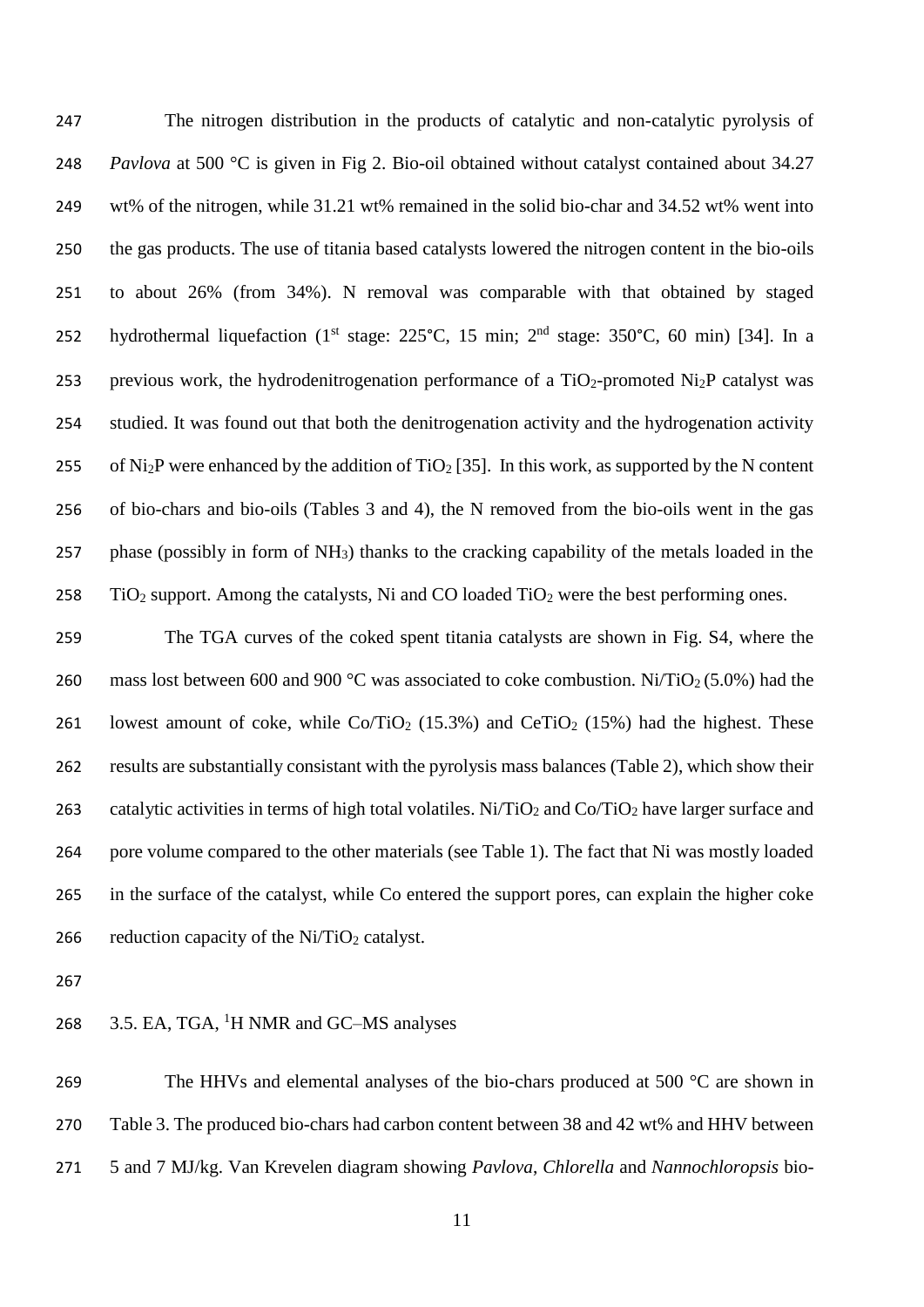chars obtained at 500°C along with coal is given in Fig. 3. As seen in Table 3 and Fig. 3, *Pavlova* bio-chars had lower HHVs than *Chlorella* and *Nannochloropsis* obtained at the same temperature. This is because most of the starting microalgae energy was recovered in the bio- oils. The *Pavlova* bio-chars have high ash and nitrogen contents, which make them suitable as soil amendment rather than solid bio-fuel. The HHVs and elemental analyses of the bio-oils are given in Table 4 and the corresponding Van Krevelen diagram is shown in Fig. 4. All bio-oils had higher HHV and lower oxygen contents than raw feedstock. Nitrogen content of bio-oils was lower in presence of catalysts decreasing from 8.75 wt% without catalyst to a minimum of 6.12 wt% in presence of Co/TiO2. Nitrogen compounds originated from chlorophyll and proteins present in raw feedstock. Altought N was reduced, its content still represents a problem for potential NOx emission during combustion. The bio-oils produced in the presence of catalyst had higher HHVs than the one without catalyst. The most effective catalysts in 284 improving the bio-oil quality were  $Ce/TiO<sub>2</sub>$  and Ni/TiO<sub>2</sub>, which increased the HHVs of bio-oils up to about 37 MJ/kg, compared to non-catalytic run (33.32 MJ/kg). As seen in the Van Krevelen diagram (Fig. 4), the *Pavlova* bio-oils had greater HHVs than Chlorella (ZSM-5) and Nannochloropsis [5]. This indicates that not only the catalyst but also the feedstock composition affects the deoxygenation during pyrolysis. The pyrolysis bio-oils from *Pavlova* were also enriched in carbon and hydrogen content in presence of the catalysts, which makes them more suitable for fuel use compared to lignocellulose-derived bio-oils [36].

 Most of the bio-oils were virtually ash free and composed of only volatiles. The bio-oil 292 obtained with Ni/TiO<sub>2</sub> had the highest amount of low molecular weight volatiles while  $Co/TiO<sub>2</sub>$ contained the highest amount of ash (Bio-oils proximates are presented in Table S2).

 The integration of selected regions of the proton-NMR spectra versus specific chemical shift ranges are presented in Table 5. NMRs, which give an overview of the chemical functionalities present in the bio-oils, show that titania catalysts altered the functionalities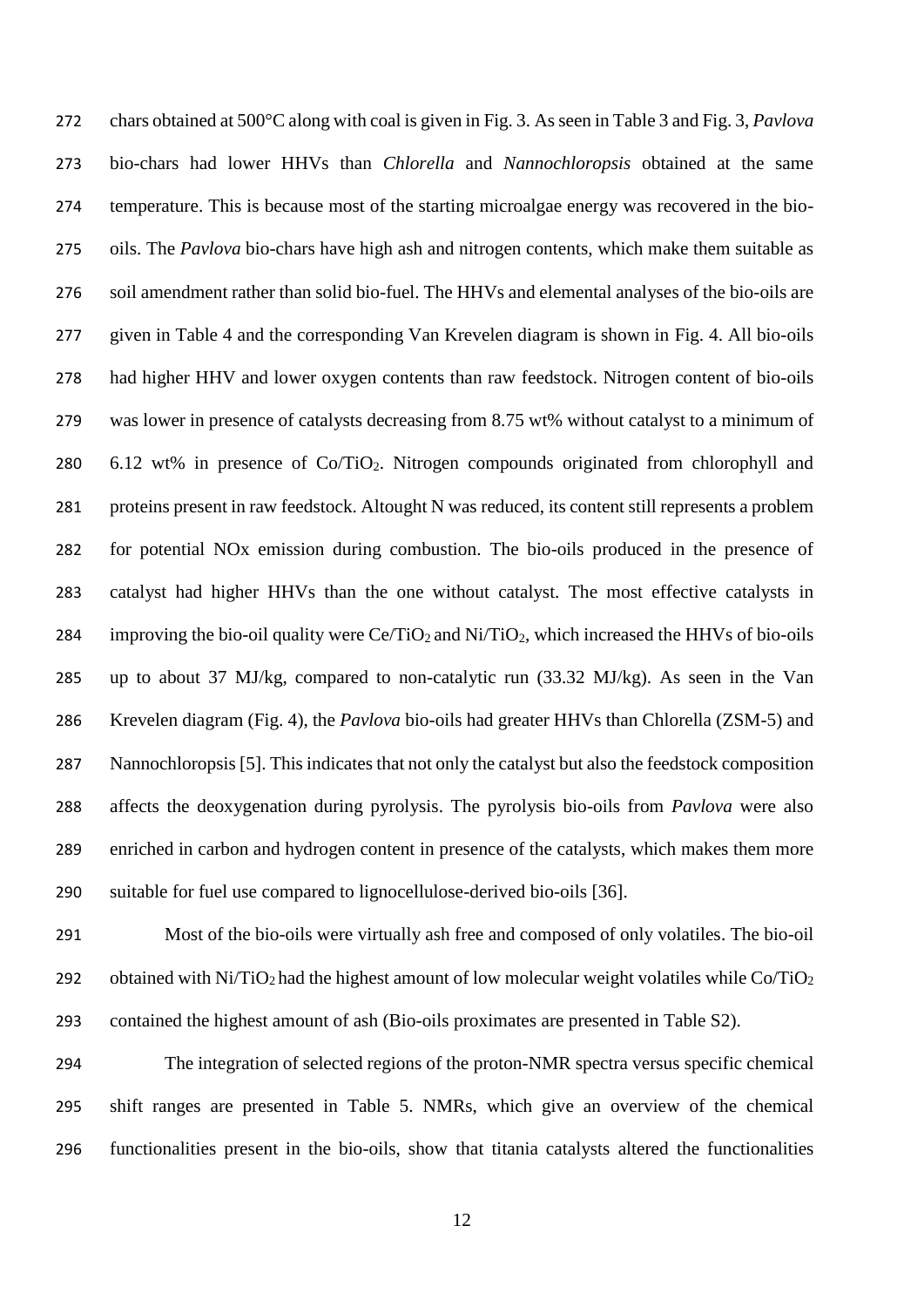distribution. The aliphatic proton region of the titania catalysts oils (0.0 to 1.5 ppm) was the 298 most abundant. Ni/TiO<sub>2</sub> had the highest percentage of aliphatic protons (∼60% of all), while the not metal loaded TiO<sup>2</sup> had the lowest (∼50 % of all). The next integrated region from 1.5 to 3.0 ppm (aliphatic protons bonded to C=C double bond (aromatic or olefinic) or H two bonds away from a heteroatom) did not show clear differences between bio-oils obtained without and with catalyst. The region of the spectra (3.0-4.4 ppm) that characterises the aliphatic alcohol/ether protons, or methylene groups joining two aromatic rings were less in presence of 304 Ni/TiO<sub>2</sub> and Co/TiO<sub>2</sub> ( $\sim$ 3 %). This sharp decrease in alcohols is mainly ascribable to the cracking of phytol, with Ni/TiO<sub>2</sub> being the most effective catalyst. The protons in the carbohydrates/aromatic ether (4.4-6.0 ppm) region were found to be in small amounts (∼0.5- 1.5 %) in all bio-oils, with lower level in presence of titania based catalysts. These results are in accordance with the elemental (Table 4) and GC-MS (Table 6) analyses of bio-oils, which show lower oxygen contents when the catalysts were used. The aromatic region of the spectra (6.0-9.5 ppm) contain ∼8-12 % of the protons in the bio-oils. This region represents both hydrogen atoms in benzenoid aromatic compounds and in heteroaromatics containing nitrogen and oxygen such as indole (see Table 6). All catalysts, except Ni/TiO2, increased the percentage of protons slightly in this region compared to non-catalytic run. Aldehydes and carboxylic acids (9.0-10.1 ppm) were not detected in the bio-oil without catalyst and detected only in very small amounts in other bio-oils. This is a clear difference with lignocellulosic bio-oils that are particularly rich in oxygenated compounds. According to the proton NMR analyses, the bio-oils obtained from pyrolysis of *Pavlova* contain greater percentages of the aliphatic protons.

318 GC-MS analysis of the *Pavlova* bio-oils produced at 500°C was carried out in order to determine the main products and to compare the effects of different catalysts. The list of the identified compounds with main functionalities identified by GC-MS from pyrolysis of *Pavlova* is given in Table 6. Bio-oils from *Pavlova* were composed of a mixture of different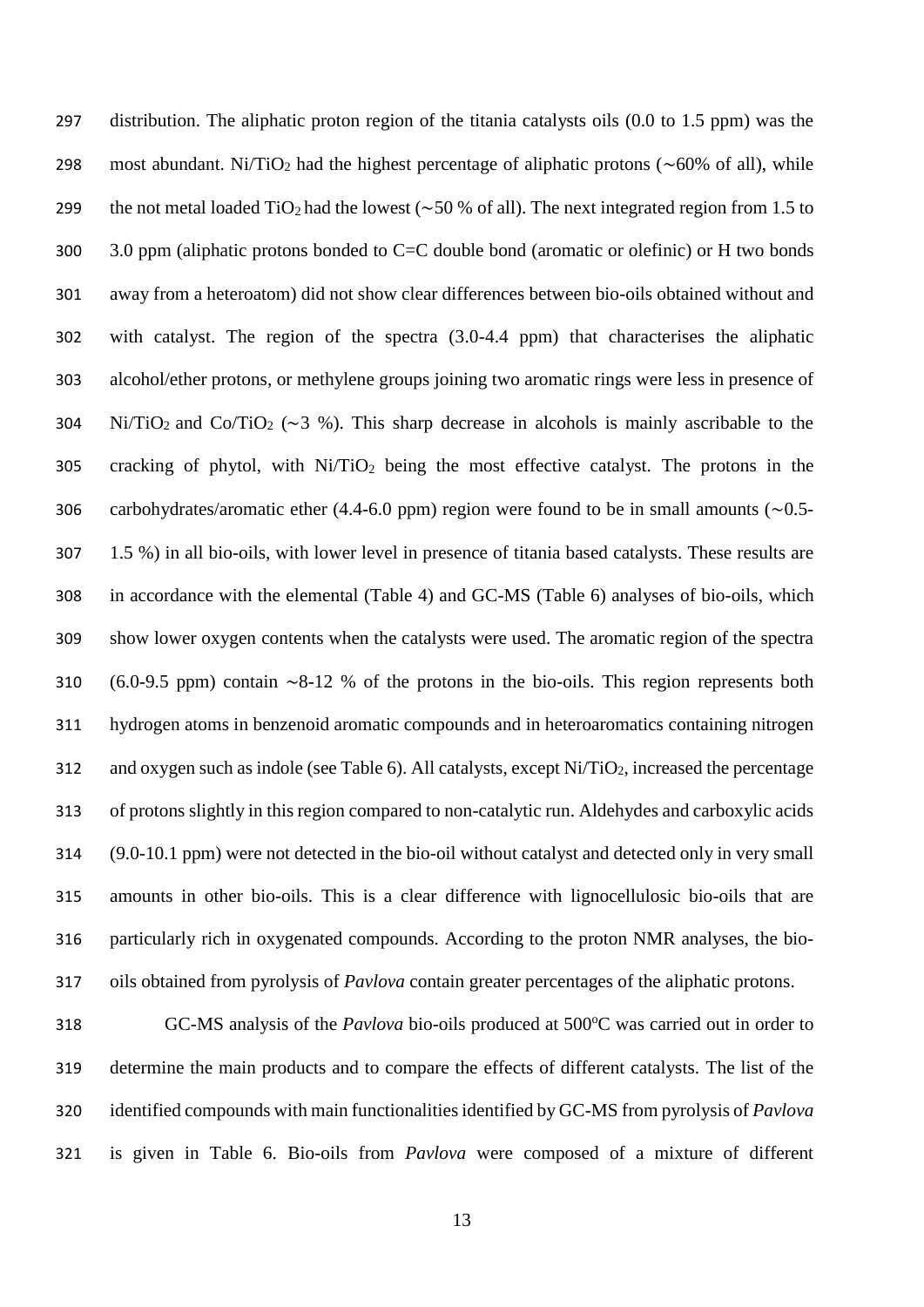functionalities such as aliphatics, monoaromatics, oxygenates, nitrogenates and polycyclic compounds. Aliphatics (alkanes and alkenes) were mainly generated during the depolymerisation of algal saturated and unsaturated fatty acids. Among the aliphatics, tridecane, tetradecane, pentadecane, neophytadiene, pentadecene, tetradecene were identified. Aliphatics are considered as valuable compounds due to their contribution to high heating value products. 327 Represented chemical functionalities are not quite consistent with those detected by <sup>1</sup>H NMR. This can be ascribed to the different classification used for the two techniques, where tetradecanenitrile, dodecanenitrile and hexadecanenitrile, which have long-chain aliphatic parts, were not considered aliphatics in GC-MS. The main monoaromatics were phenol, phenol substitutes and benzenes, which were produced from algal components thermal cracking, metal promoted cracking, dehydration, decarbonylation and decarboxylation reactions.

 Oxygenated compounds (e.g. alcohols, ethers) were not abundant in the bio-oils, while the bio-oils were rich in nitrogen containing compounds (e.g nitriles, amines and indole).

 The presence of the titania catalysts affected the distribution and number of the 336 identified chemicals. When we consider the catalysts effect, we see that  $TiO<sub>2</sub>$  and Ni/TiO<sub>2</sub> have increased the fractions of monoaromatics considerably than other catalysts. There was a clear increase in aliphatics and decrease in oxygenated compounds in the presence of all titania 339 catalysts, which shows their good cracking properties. Among them,  $Ni/TiO<sub>2</sub>$  was found to be the most effective in terms of deoxygenation and denitrogenation of Pavlova bio-oils. Nitrogen 341 compounds were also decreased (except  $Ce/TiO<sub>2</sub>$ ) in the presence of titania catalysts, indicating that TiO<sup>2</sup> has an active role on the O and N elimination capacity. All titania catalysts favoured the formation of polycyclic compounds in varying amounts (Table 6). This can be related to the 344 presence of large mesopores (30-58 Å), which allow large molecules to be adsorbed and re- arranged in polyaromatic structures. The selectivity on mono-aromatics transformation in polyaromatics such as naphthalenes was linked to longer reaction times indicating that first the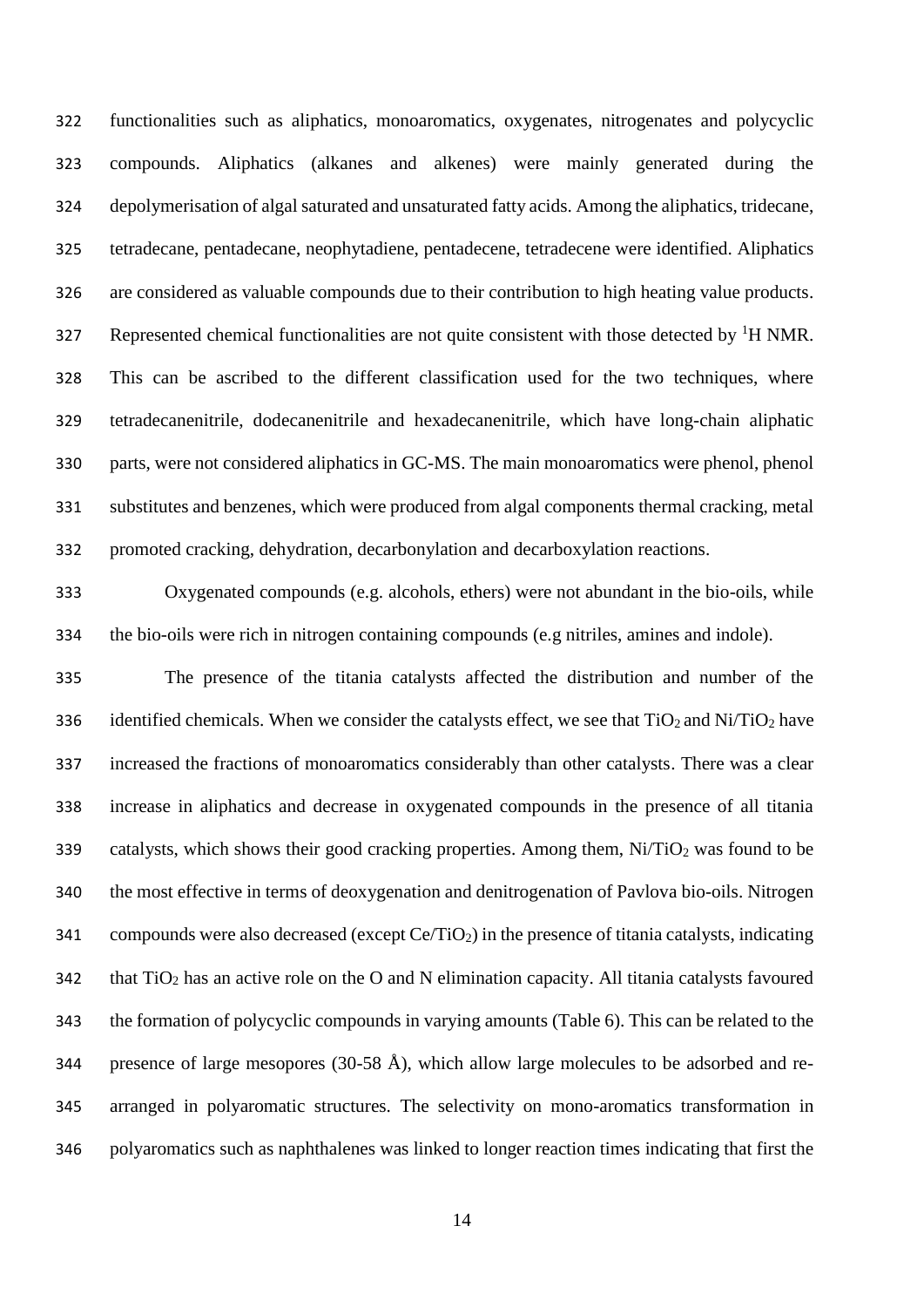depolymerised molecules form mono-aromatics and the latter form polycyclic-aromatics by secondary reactions [\[37\].](http://www.sciencedirect.com/science/article/pii/S0021951709004217#b0135)

349 The better activity of  $Ni/TiO<sub>2</sub>$  can be partially explained in terms of higher availability 350 of Ni in surface  $(Co/TiO<sub>2</sub>)$  has higher surface but Co is mostly loaded into the TiO<sub>2</sub> pores) and also can be linked to strong interaction between Ni and TiO<sub>2</sub> support, which lead to superior cracking capacity [38]. This is supported by the increaeed cracking of long chain alcohols such 353 as phytol  $(C_{20}H_{40}O)$  and reduced presence of PAH as reported in Table 6.

## **4. Conclusion**

356 The effects TiO<sub>2</sub> and Ni, Ce, Co loaded TiO<sub>2</sub> and CeO<sub>2</sub> catalysts on the catalytic pyrolysis of *Pavlova* microalgae was studied. The presence of Ni, Ce and CO metals supported on TiO<sup>2</sup> 358 affected the product yields distribution and their quality. Presence of  $Ni/TiO<sub>2</sub>$  resulted in the highest bio-oil yield (22.55 wt.%) at 500 °C. In addition, the bio-oils obtained in presence of the titania catalysts had high HHV (∼35-37 MJ/kg) and were effectively deoxygenated (∼9-12 361 wt.%). Deoxygenation power decreased in this order:  $Ni/TiO<sub>2</sub> > Ce/TiO<sub>2</sub> > Co/TiO<sub>2</sub>$ . Ni/TiO<sub>2</sub> was the catalyst that greatly affected the composition of the bio-oil, which resulted enriched in 363 aliphatics and aromatics and depleted in O and N -compounds. The better activity of  $Ni/TiO<sub>2</sub>$  was related to higher availability of Ni on the catalyst surface, which also led to low coke 365 formation and to strong interaction between Ni and  $TiO<sub>2</sub>$  support, which results in enhanced cracking activity.

#### **Acknowledgements**

 The authors thank the Centre for Innovation in Carbon Capture and Storage (EPSRC grant No. EP/F012098/2), Heriot-Watt University and Varicon Aqua Solutions for providing the algae sample. Tevfik Aysu acknowledges the financial support provided by the Scientific and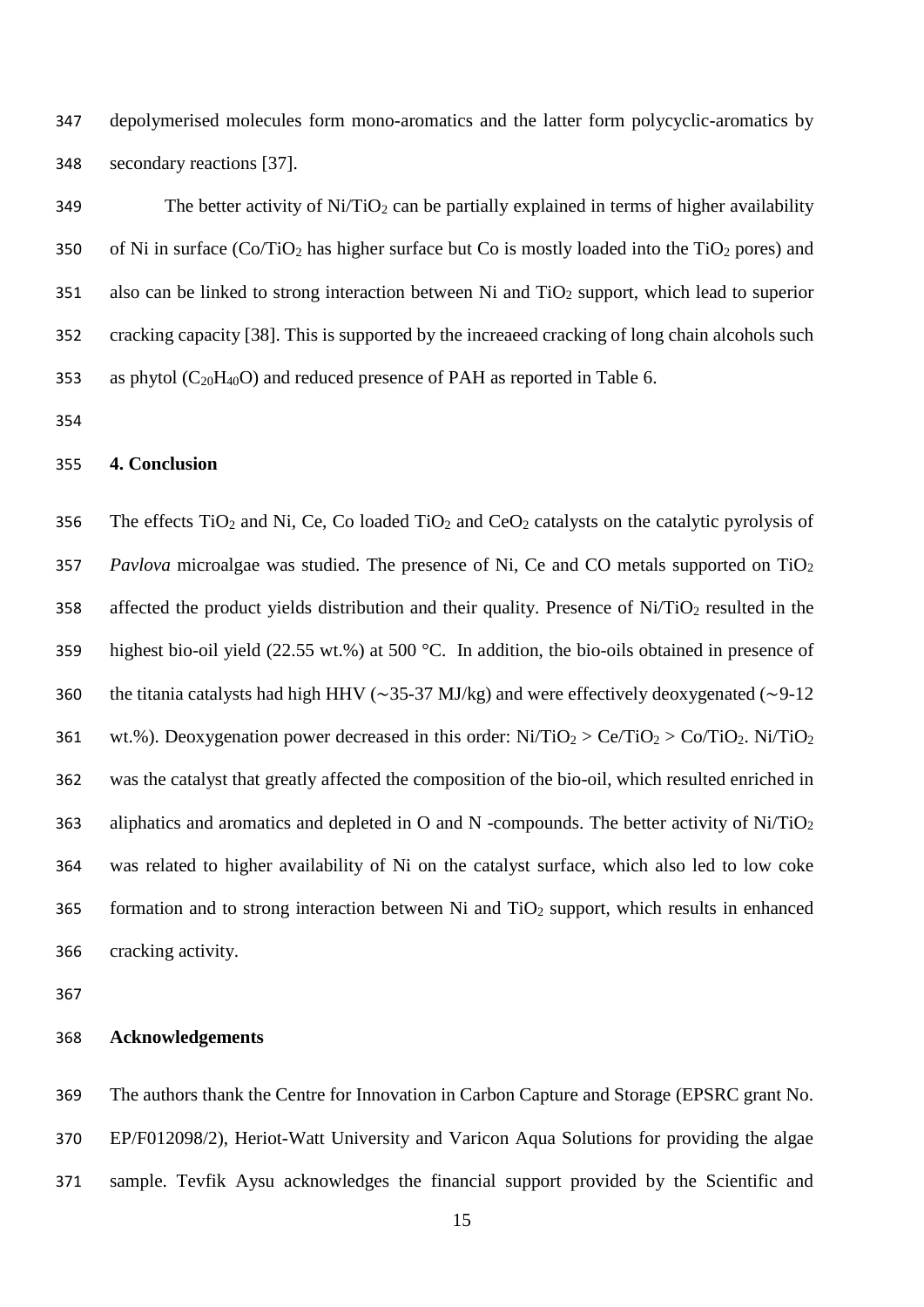Technological Research Council of Turkey (TUBITAK) as a post-doctoral research fellowship programme, 2219.

#### **References**

- [1] V. [Skorupskaite,](http://www.sciencedirect.com/science/article/pii/S0378382016301904) V. [Makareviciene,](http://www.sciencedirect.com/science/article/pii/S0378382016301904) M. [Gumbyte,](http://www.sciencedirect.com/science/article/pii/S0378382016301904) Opportunities for simultaneous oil
- extraction and transesterification during biodiesel fuel production from microalgae: A review**,**
- [Fuel Process.](http://www.sciencedirect.com/science/journal/03783820) Technol. 150 (2016) 78–87.
- [2] N. Mallik, S. Mandal, A.K. Sing, M. Bishai, A. Dash, Green microalga *Chorella vulgaris*  as a potential feedstock for biodiesel, J. Chem. Technol. Biotechnol. 87 (2012) 137-45.
- [3] G. Olivieri, I. Gargano, R. Andreozzi, R. Marotta, A. Marzocchella, G. Pinto, A. Pollio,
- Effects of photobioreactors design and operating conditions on *Stichococcus bacillaris*  biomass and biodiesel production, Biochem. Eng. J. 74 (2013) 8-14.
- 383 [4] X. Zeng, M. Danquah, X.D. Chen, Y. Lu, Microalgae bioengineering: From  $CO<sub>2</sub>$  fixation to biofuel production, Renew. Sust. Energ. Rev. 15 (2011) 3252-60.
- [5] T. Aysu, A. Sanna, Nannochloropsis algae pyrolysis with ceria-based catalysts for production of high-quality bio-oils. Bioresource Technol. 194 (2015) 108-16.
- [6] A. Dahiya, Bioenergy: Biomass to Biofuels, Algae Biomass Cultivation For Advanced Biofuel Production. GSR Solutions. USA, 2014.
- [7] M.K. Lam, K.T. Lee, Microalgae biofuels: a critical review of issues, problems and the way forward, Biotechnol. Adv. 30 (2012) 673–90.
- [8] R. Thilakaratne, M.M. Wright, R.C. Brown, A techno-economic analysis of microalgae remnant catalytic pyrolysis and upgrading to fuels, Fuel 128 (2014) 104-112.
- [9] X. Miao, Q. Wu, C. Yang, Fast pyrolysis of microalgae to produce renewable fuels. J. Anal.
- Appl. Pyrol. 71 (2004) 855–63.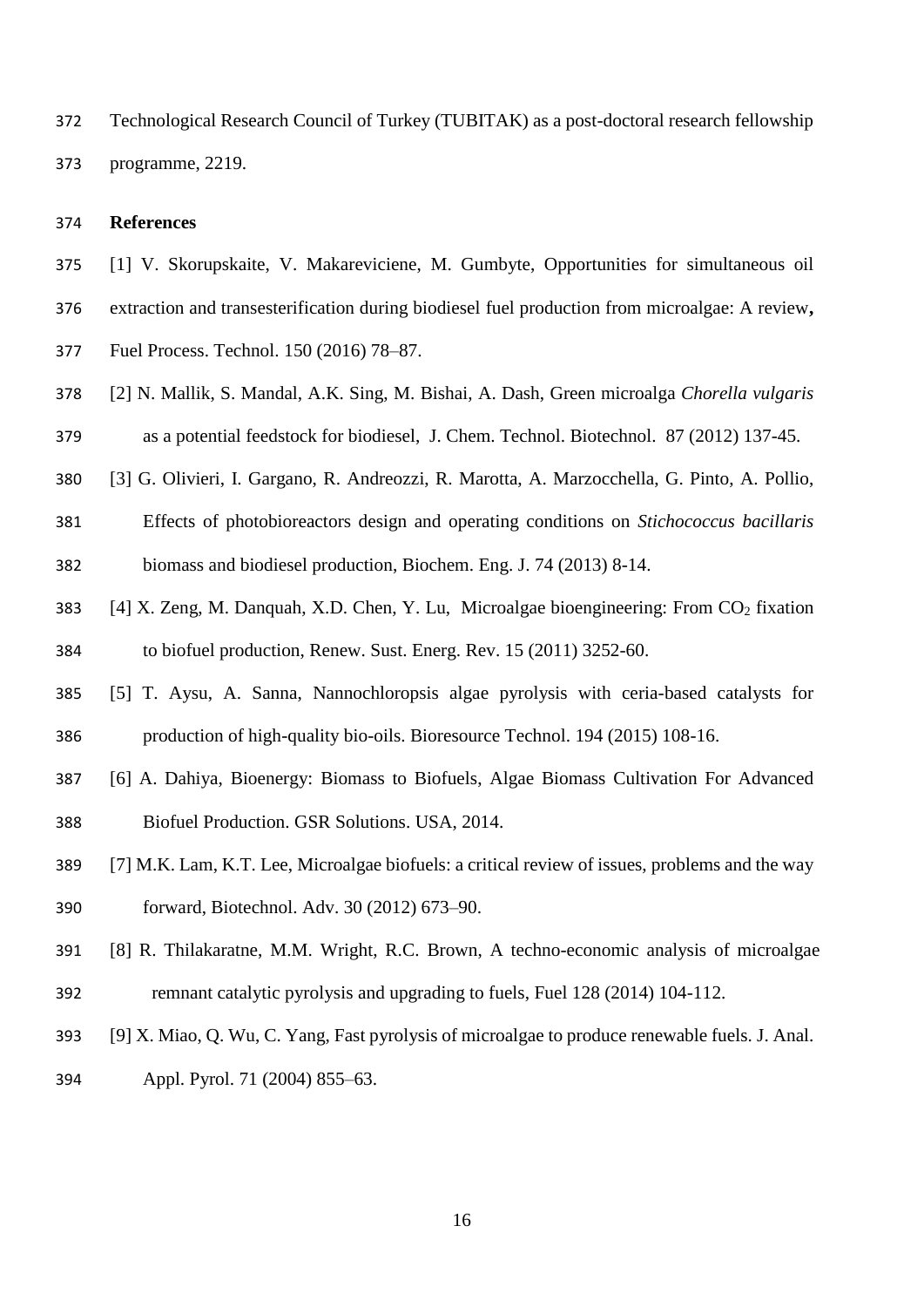- [10] G. Belotti, B. de Caprariis, P. De Filippis, M. Scarsella, N. Verdone, Effect of Chlorella vulgaris growing conditions on bio-oil production via fast pyrolysis. Biomass Bioenerg. 61 (2014) 187–95.
- [11] M. Stöcker, Biofuels and Biomass-To-Liquid Fuels in the Biorefinery: Catalytic Conversion of Lignocellulosic Biomass using Porous Materials. Angew. Chem. Int. Ed. 47 (2008) 9200–9211.
- [12] C. Liu, H. Wang, A.M. Karim, J. Sun, Y. Wang, Catalytic fast pyrolysis of lignocellulosic biomass, Chem. Soc. Rev. 43 (2014) 75-94.
- [13] T. Aysu, M.M. Maroto-Valer, A. Sanna, Ceria promoted deoxygenation and denitrogenation of Thalassiosira weissflogii and its model compounds by catalytic in-situ pyrolysis, Bioresource Technol. 208 (2016) 140-8.
- [14] A. Sanna, S. Li, R. Linforth, K.A. Smart, J.M. Andrésen, Bio-oil and bio-char from low temperature pyrolysis of spent grains using activated alumina. Bioresource Technol. 102 (2011) 10695-703.
- [15] Q. Lu, Z.F. Zhang, C.Q. Dong, X.F. Zhu, Catalytic Upgrading of Biomass Fast Pyrolysis Vapors with Nano Metal Oxides: An Analytical Py-GC/MS Study, Energies 3 (2010) 1805–20.
- [16] Q. Lu, W.M. Xiong, W.Z. Li , Q.X. Guo, X.F. Zhu, Catalytic pyrolysis of cellulose with sulfated metal oxides: a promising method for obtaining high yield of light furan compounds, Bioresource Technol. 100 (2009) 4871–6.
- [17] Q. Lu, Z. Zhang, X. Wang, C. Dong , Y. Liu, Catalytic Upgrading of Biomass Fast 416 Pyrolysis Vapors Using Ordered Mesoporous  $ZrO_2$ , TiO<sub>2</sub> and SiO<sub>2</sub>. Energy Procedia 61 (2014) 1937–41.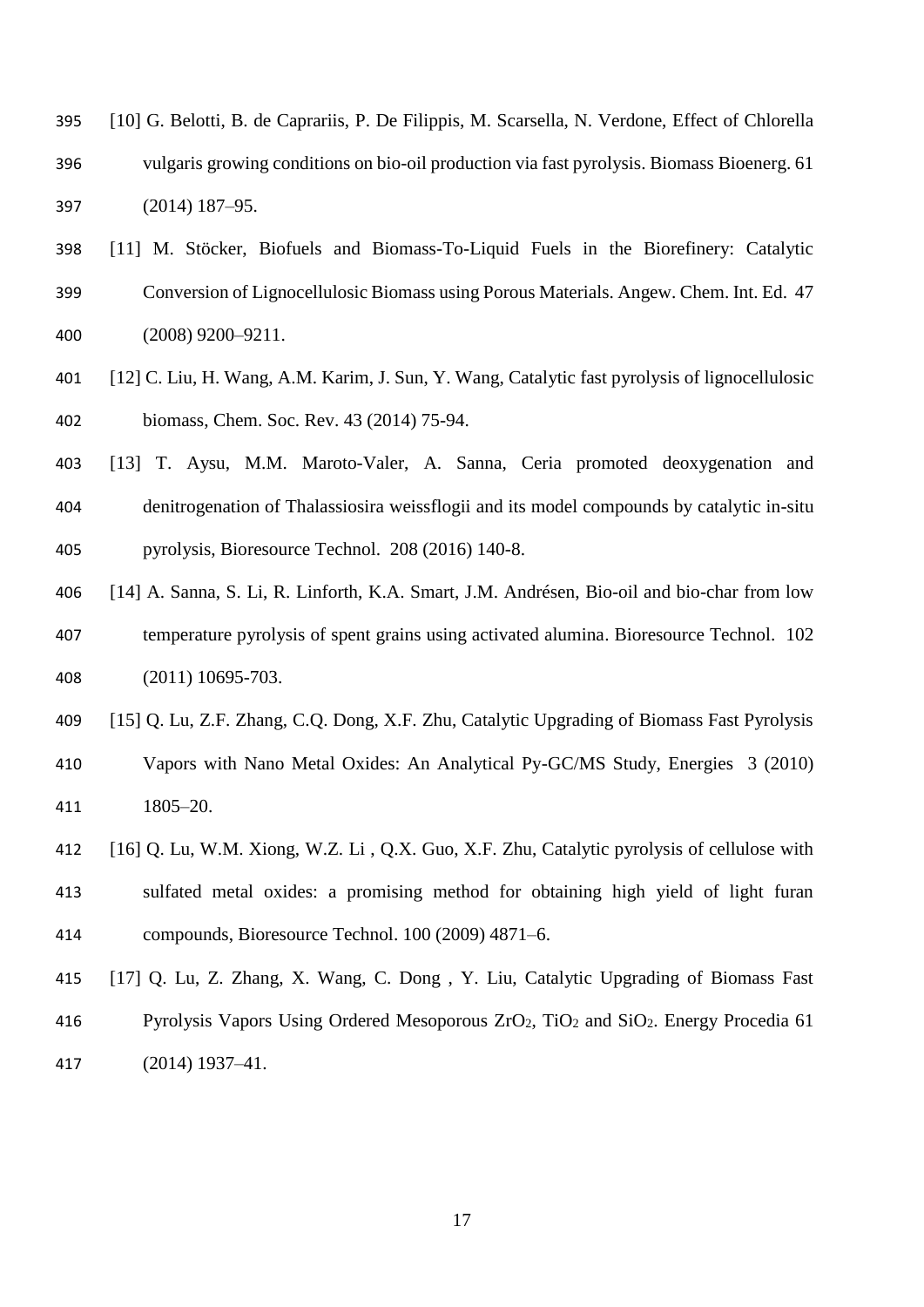- [18] P. Pan, C. Hu, W. Yang, Y. Li, L. Dong, L. Zhu, D. Tong, R. Qing, Y. Fan, The direct pyrolysis and catalytic pyrolysis of Nannochloropsis sp. residue for renewable bio-oils, Bioresource Technol. 101 (2010) 4593–9.
- [19] I.V. Babich, M.V.D. Hulst, L. Lefferts, J.A. Moulijn, P. O'Connor, K. Seshan, Catalytic pyrolysis of microalgae to high-quality liquid bio-fuels, Biomass Bioenerg. 35 (2011) 3199–207.
- [20] Z. Du, B. Hu, X. Ma, Y. Cheng, Y. Liu, X. Lin, Y. Wan, H. Lei, P. Chen, R. Ruan, Catalytic pyrolysis of microalgae and their three major components: carbohydrates, proteins, and lipids, Bioresource Technol. 130 (2013) 777–82.
- [21] A. Campanella, M.P. Harold, Fast pyrolysis of microalgae in a falling solids reactor: effects
- of process variables and zeolite catalysts, Biomass Bioenerg. 46 (2012) 218–32.
- [22] S. Rehberg-Haas, Utilization of the microalga Pavlova sp. in marine fish nutrition. Dissertation. Fakultät der Christian-Albrechts-Universität zu Kiel. 2014. https://www.tierzucht.uni-kiel.de/dissertationen/diss\_rehberg\_14.pdf
- [23] P. Kaewpengkrow, D. Atong, V. Sricharoenchaikul, Catalytic upgrading of pyrolysis vapors from Jatropha wastes using alumina, zirconia and titania based catalysts, Bioresource Technol. 163 (2014) 262–9.
- [24] Q. Lu, X.M. Zhang, Z.B. Zhang, Y. Zhang, X.F. Zhu, C.Q. Dong, Catalytic fast pyrolysis of cellulose mixed with sulfatedtitania to produce levoglucosenone: Analytical Py-GC/MS study, BioResources 7 (2012) 2820-34.
- [25] O.D. Mante, J.A. Rodriguez, S.D. Senanayake, S.P. Babu, Catalytic conversion of biomass pyrolysis vapors into hydrocarbon fuel precursors, Green Chem. 17 (2015) 2362-8.
- [26] T. Aysu, N.A. Abd Rahman, A. Sanna, Catalytic pyrolysis of Tetraselmis andIsochrysis
- microalgae by nickel ceria based catalysts for hydrocarbon production, Energy 103 (2016) 205-14.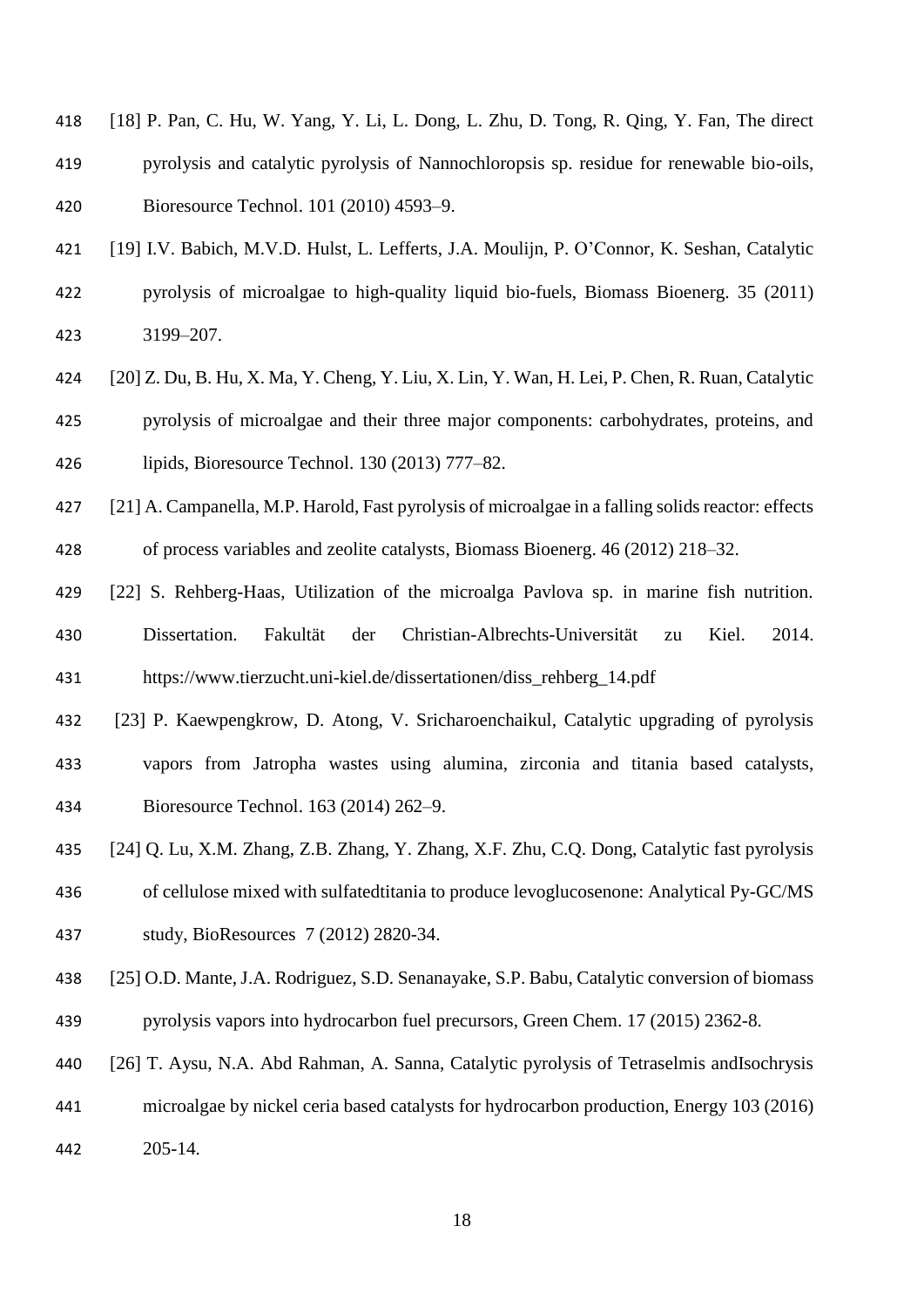- [27] J.L. Garcia-Moscoso, W. Obeid, S. Kumar, P.G. Hatcher, Flash hydrolysis of microalgae (Scenedesmus sp.) for protein extraction and production of biofuels intermediates, J. Supercrit. Fluid. 82 (2013) 183–90.
- [28] G.S. Costard, R.R. Machado, E. Barbarino, R.C. Martino, S.O. Lourenço, Chemical composition of five marine microalgae that occur on the Brazilian coast, Int. J. Fish Aquaculture 4 (2012) 191-201.
- [29] Y.M. Chang, W.T. Tsai, M.H. Li, Chemical characterization of char derived from slow pyrolysis of microalgal residue, J. Anal. Appl. Pyrol. 111 (2015) 88–93.
- [30] K. Chaiwong, T. Kiatsiriroat, N. Vorayos, C. Thararax, Study of bio-oil and bio-char production from algae by slow pyrolysis, Biomass Bioenerg. 56 (2013) 600-6.
- [31] S. Du, Y. Sun, D.P. Gamliel, J.A. Valla, G.M. Bollas, Catalytic pyrolysis of miscanthus x giganteus in a spouted bed reactor, Bioresource Technol. 169 (2014) 188–97.
- [32] E.F. Iliopoulou, S.D. Stefanidis, K.G. Kalogiannis, A. Delimitis, A.A. Lappas, K.S. Triantafyllidis, Catalytic Upgrading of Biomass Pyrolysis Vapors Using Transition Metal-

Modified Zsm-5 Zeolite, Appl. Catal. B: Env. 127 (2012) 281−290.

- [33] M.M. Yung, A.K. Starace, C. Mukarakate, A.M. Crow, M.A. Leshnov, K.A. Magrini,
- Biomass Catalytic Pyrolysis on Ni/ZSM-5: Effects of Nickel Pretreatment and Loading,
- Energy Fuels 30 (2016) 5259−5268.
- [34] W. Costanzo, U. Jena, R. Hilten, K.C. Das, J.R. Kastner, Low temperature hydrothermal
- pretreatment of algae to reduce nitrogen heteroatoms and generate nutrient recycle streams, Algal Res. 12 (2015) 377–87.
- 464 [35] X. Li, M. Lu, A. Wang, C. Song, Y. Hu, Promoting Effect of TiO<sub>2</sub> on the Hydrodenitrogenation Performance of Nickel Phosphide, J. Phys. Chem. C 112 (2008) 16584–16592.
- [36] Z. Hu, X. Ma, L. Li, J. Wu, The catalytic pyrolysis of microalgae to produce syngas, Energ.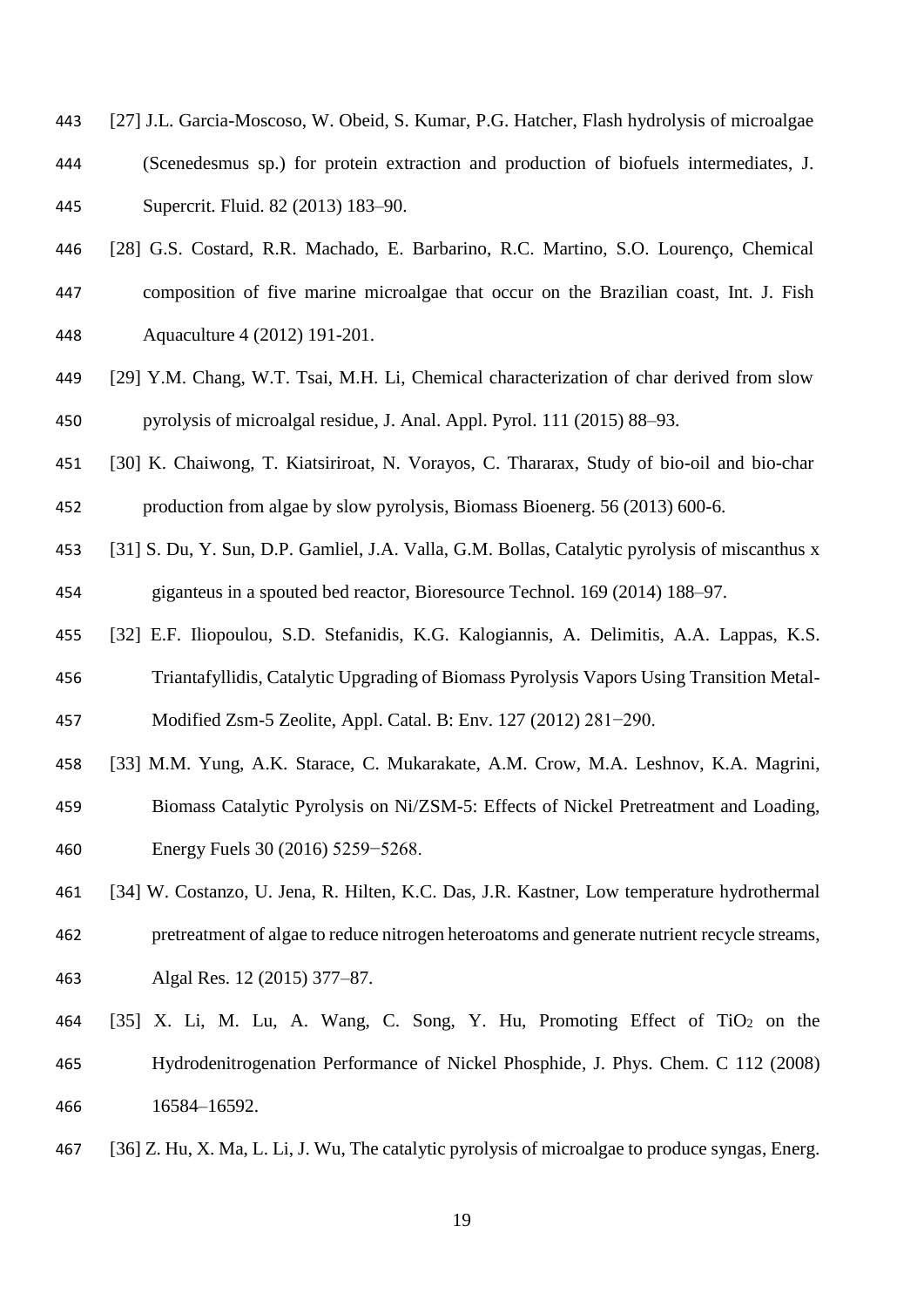- Convers. Manage. 85 (2014) 545–50.
- [37] T.R. Carlson, J. Jae, G.W. Huber, Mechanistic Insights from Isotopic Studies of Glucose
- Conversion to Aromatics Over ZSM-5, ChemCatChem 1 (2009) 107–110.
- [38] V.M. Shinde, G. Madras, CO methanation toward the production of synthetic natural gas
- 472 over highly active Ni/TiO<sub>2</sub> catalyst, AIChE Journal 60 (2014) 1027-1035.
- 
- 

## **Figures Captions**

- **Figure 1.** Energy (daf) distribution in the pyrolysis products.
- **Figure 2.** Nitrogen (N) distribution in the pyrolysis products.
- **Figure 3.** Van Krevelen diagram of bio-chars.
- **Figure 4.** Van Krevelen diagram of bio-oils.
- 
- **Table 1** The physical properties of the synthesized titania supported catalysts.

| Catalyst            | Surface area $(m^2/g)$ | Pore size $(\AA)$ | Pore volume $\rm(cm^3/g)$ |
|---------------------|------------------------|-------------------|---------------------------|
| CeO <sub>2</sub>    | 18.69                  | 71.04             | 0.038                     |
| TiO <sub>2</sub>    | 9.48                   | 59.06             | 0.015                     |
| Ce/TiO <sub>2</sub> | 126.80                 | 29.68             | 0.026                     |
| Co/TiO <sub>2</sub> | 278.50                 | 31.32             | 0.410                     |
| Ni/TiO <sub>2</sub> | 229.60                 | 58.06             | 0.368                     |
|                     |                        |                   |                           |

- 
-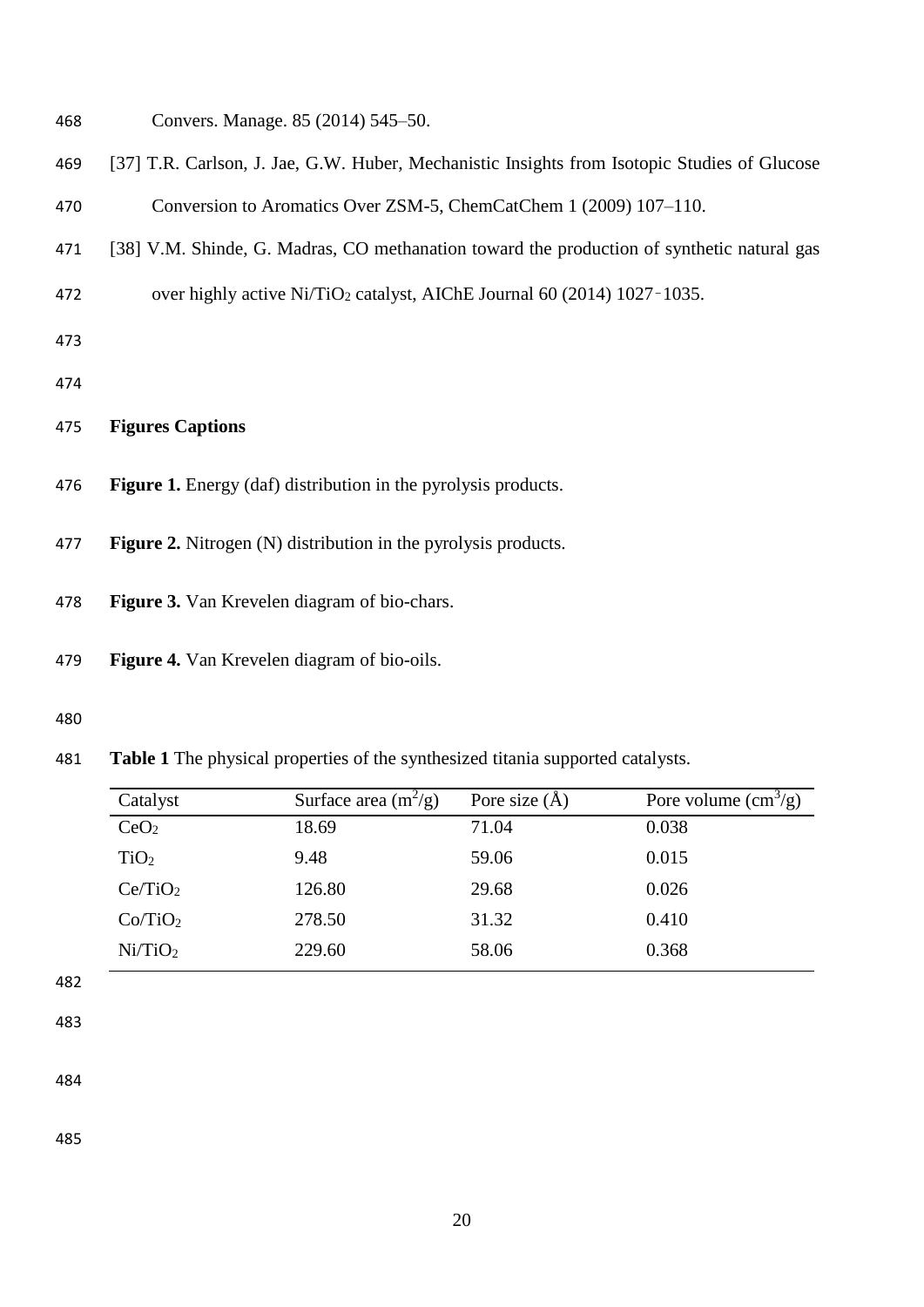| Temperature $(^{\circ}C)$ | Total volatiles (%)       | Solid $(\%)$ | ${\rm SD}$ | Liquid $(\%)$ | <b>SD</b> |
|---------------------------|---------------------------|--------------|------------|---------------|-----------|
|                           | 450 °C                    |              |            |               |           |
| No catalyst               | 51.04                     | 48.96        | $0.08\,$   | 14.11         | 0.30      |
| CeO <sub>2</sub>          | 52.04                     | 47.96        |            | 15.10         |           |
| TiO <sub>2</sub>          | 51.82                     | 48.18        |            | 14.44         |           |
| Ce/TiO <sub>2</sub>       | 52.56                     | 47.44        | 0.64       | 15.46         | 1.07      |
| Ni/TiO <sub>2</sub>       | 52.34                     | 47.66        | 1.16       | 15.30         | 0.46      |
| Co/TiO <sub>2</sub>       | 51.72                     | 48.28        |            | 15.24         |           |
|                           | $500\,^{\circ}\mathrm{C}$ |              |            |               |           |
| No catalyst               | 59.10                     | 40.90        | 0.14       | 18.68         | 0.25      |
| CeO <sub>2</sub>          | 62.14                     | 37.86        |            | 21.07         |           |
| TiO <sub>2</sub>          | 60.51                     | 39.49        |            | 20.04         |           |
| Ce/TiO <sub>2</sub>       | 62.54                     | 37.46        | 0.91       | 21.67         | 0.05      |
| Ni/TiO <sub>2</sub>       | 62.84                     | 37.16        | 0.93       | 22.55         | 0.57      |
| Co/TiO <sub>2</sub>       | 61.15                     | 38.85        |            | 20.41         |           |
|                           | 550 °C                    |              |            |               |           |
| No catalyst               | 61.03                     | 38.97        |            | 16.57         |           |
| CeO <sub>2</sub>          | 63.74                     | 36.26        |            | 17.82         |           |
| TiO <sub>2</sub>          | 62.24                     | 37.76        | 0.76       | 17.14         | 0.18      |
| Ce/TiO <sub>2</sub>       | 63.64                     | 36.36        |            | 17.38         |           |
| Ni/TiO <sub>2</sub>       | 64.10                     | 35.90        | 1.99       | 18.71         | 0.25      |
| Co/TiO <sub>2</sub>       | 62.02                     | 37.98        |            | 17.41         |           |

487 Table 2 The total volatiles<sup>*a*</sup> and distribution of products obtained by pyrolysis of Pavlova with

488 (1:1 ratio) and without catalyst (Heating rate:  $100 °C/min$ , N<sub>2</sub> flow rate: 545 ml/min)

489 *<sup>a</sup>*Mass fraction percentage of the dry and ash free feedstock.

490

491

492

493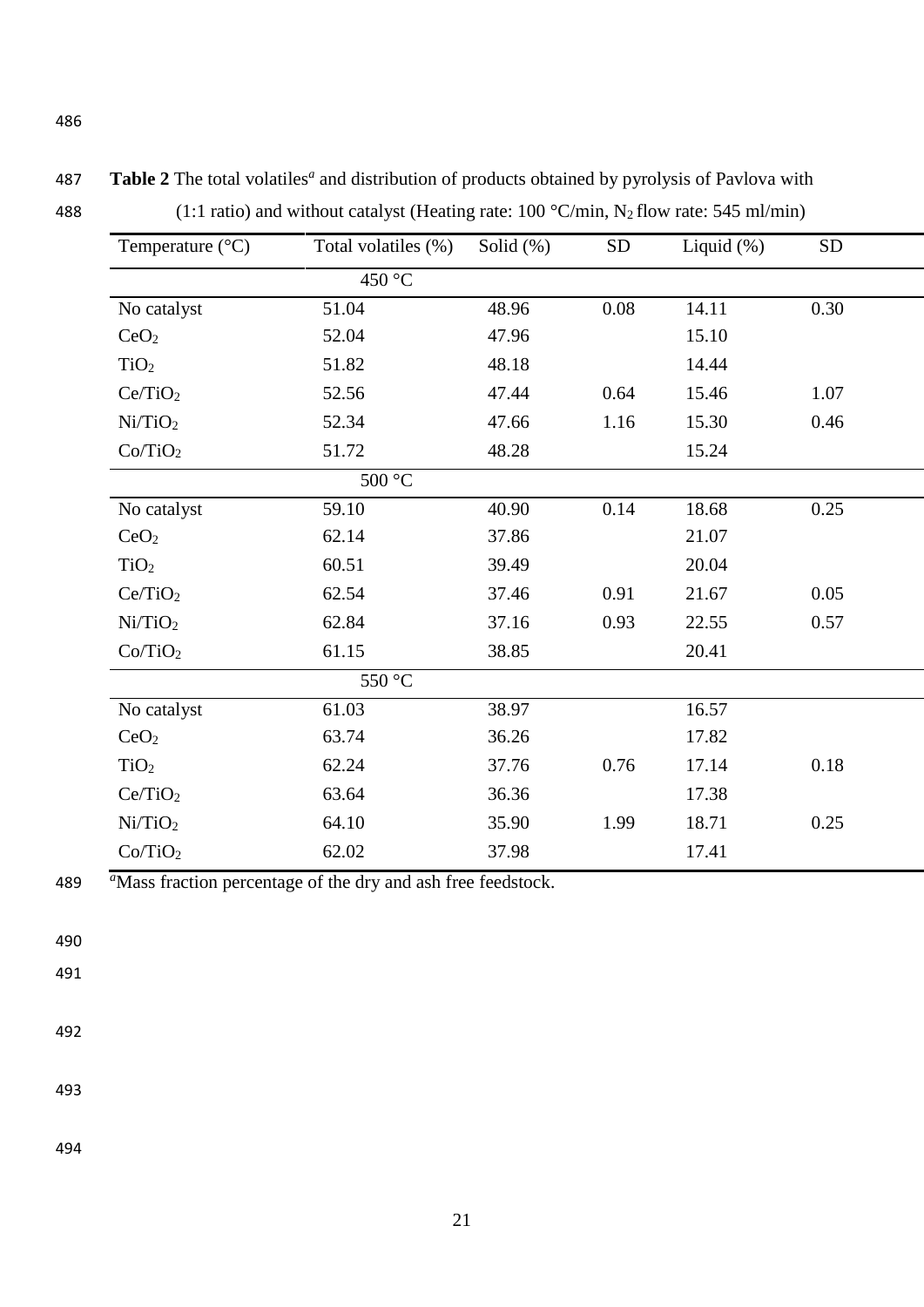| Elemental             | No catalyst | CeO <sub>2</sub> | TiO <sub>2</sub> | Ce/TiO <sub>2</sub> | Ni/TiO <sub>2</sub> | Co/TiO <sub>2</sub> |
|-----------------------|-------------|------------------|------------------|---------------------|---------------------|---------------------|
| analysis <sup>a</sup> |             |                  |                  |                     |                     |                     |
| Carbon                | 40.74       | 40.41            | 42.10            | 41.72               | 38.42               | 40.03               |
| Hydrogen              | 1.50        | 1.46             | 1.54             | 1.56                | 1.47                | 1.51                |
| Nitrogen              | 3.64        | 3.57             | 3.61             | 3.37                | 3.14                | 3.45                |
| Oxygen <sup>b</sup>   | 54.12       | 54.56            | 52.75            | 53.35               | 56.97               | 55.01               |
| $H/C$ molar<br>ratio  | 0.44        | 0.43             | 0.44             | 0.45                | 0.46                | 0.45                |
| $O/C$ molar<br>ratio  | 0.99        | 1.01             | 0.94             | 0.96                | 1.11                | 1.03                |
| <b>HHV</b>            | 6.18        | 5.93             | 6.94             | 6.74                | 4.84                | 5.79                |
| (MJ/kg)               |             |                  |                  |                     |                     |                     |

496 **Table 3** The results of elemental analysis of Pavlova bio-chars obtained with titania based

498  $\mathrm{a}$  Weight percentage on dry and ash free basis.  $\mathrm{b}$ By difference

#### 499

500 **Table 4** The results of elemental analysis of Pavlova bio-oils obtained with titania based 501 catalysts at 500  $\mathrm{^{\circ}C}$ .

| Elemental             | No catalyst | CeO <sub>2</sub> | TiO <sub>2</sub> | Ce/TiO <sub>2</sub> | Ni/TiO <sub>2</sub> | Co/TiO <sub>2</sub> |
|-----------------------|-------------|------------------|------------------|---------------------|---------------------|---------------------|
| analysis <sup>a</sup> |             |                  |                  |                     |                     |                     |
| Carbon                | 68.31       | 72.63            | 72.27            | 74.32               | 75.20               | 73.41               |
| Hydrogen              | 8.84        | 9.10             | 9.02             | 9.47                | 9.16                | 9.36                |
| Nitrogen              | 8.75        | 6.43             | 6.23             | 6.58                | 6.17                | 6.12                |
| Oxygen <sup>b</sup>   | 14.10       | 11.84            | 12.48            | 9.63                | 9.47                | 11.11               |
| $H/C$ molar<br>ratio  | 1.55        | 1.50             | 1.49             | 1.53                | 1.46                | 1.53                |
| $O/C$ molar<br>ratio  | 0.15        | 0.12             | 0.13             | 0.10                | 0.09                | 0.11                |

497 catalysts at 500  $\mathrm{^{\circ}C}$ .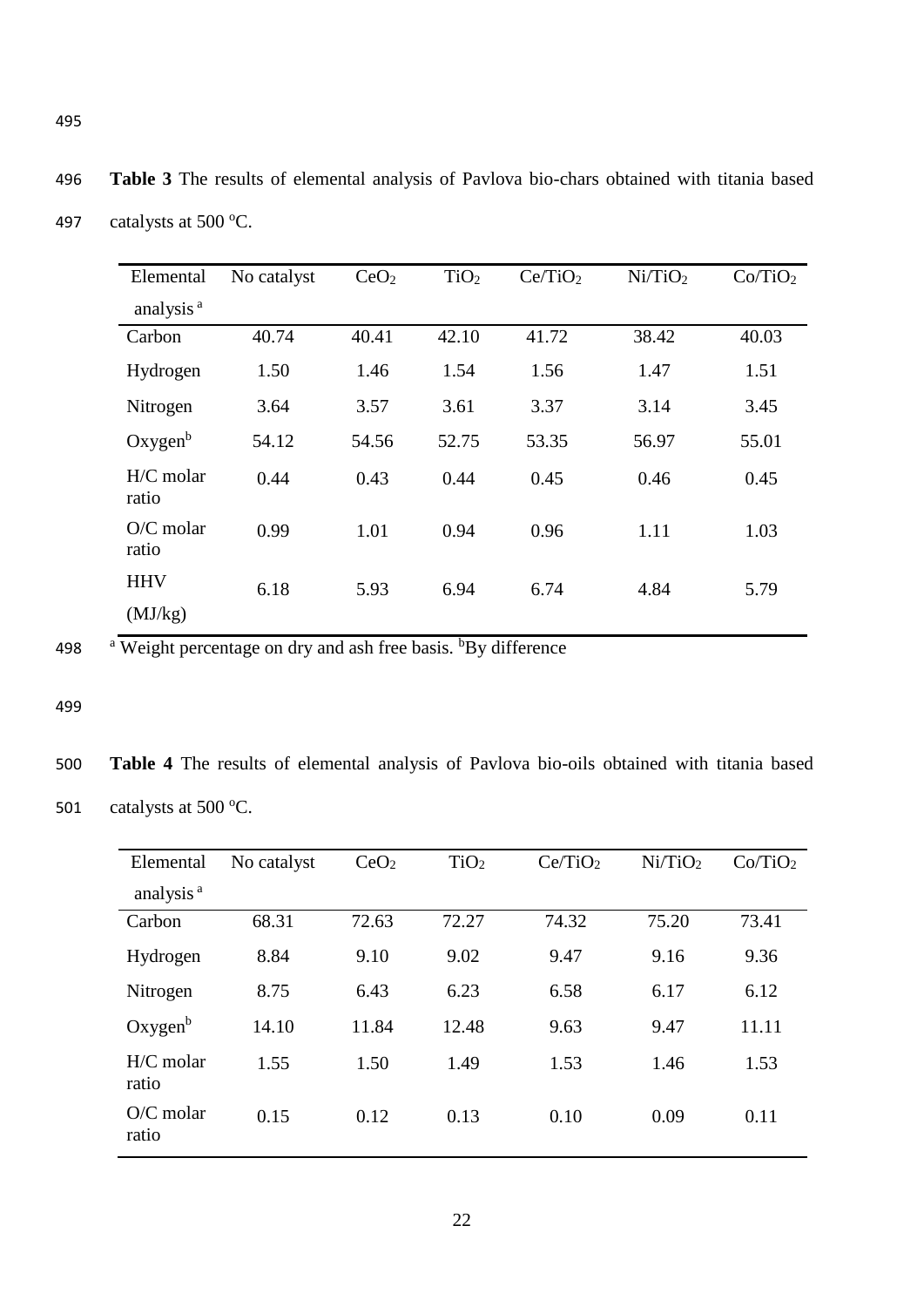|         | 33.32 | 35.56 | 35.21 | 37.07 | 36.95 | 36.33 |
|---------|-------|-------|-------|-------|-------|-------|
| (MJ/kg) |       |       |       |       |       |       |

502 <sup>a</sup> Weight percentage on dry and ash free basis. <sup>b</sup>By difference

503 **Table 5**<sup>1</sup>H NMR Integrations of Pavlova bio-oils formed with titania based catalysts at 500 °C

504 versus specific chemical shift ranges.

| Chemical     |                                    |             |                  |                  | Hydrogen content (% of all hydrogen) |                     |                     |
|--------------|------------------------------------|-------------|------------------|------------------|--------------------------------------|---------------------|---------------------|
| shift        |                                    |             |                  |                  |                                      |                     |                     |
| region       | Proton assignment                  | No catalyst | CeO <sub>2</sub> | TiO <sub>2</sub> | Ce/TiO <sub>2</sub>                  | Co/TiO <sub>2</sub> | Ni/TiO <sub>2</sub> |
| $0.0 - 1.5$  | <b>Alkanes</b>                     | 40.476      | 47.186           | 49.792           | 55.074                               | 54.591              | 60.375              |
| $1.5 - 3.0$  | Aliphatics $\alpha$ -to            | 33.324      | 33.124           | 32.655           | 28.051                               | 30.875              | 27.185              |
| $3.0 - 4.4$  | heteroatom<br>Alcohols, methylene- | 11.672      | 7.480            | 4.856            | 4.329                                | 3.085               | 3.548               |
|              | dibenzene                          |             |                  |                  |                                      |                     |                     |
| $4.4 - 6.0$  | Methoxy,                           | 4.990       | 1.631            | 1.212            | 0.587                                | 1.574               | 0.662               |
|              | carbohydrates                      |             |                  |                  |                                      |                     |                     |
| $6.0 - 9.5$  | (Hetero-) aromatics                | 9.552       | 10.396           | 11.311           | 11.920                               | 9.863               | 8.112               |
| $9.5 - 10.1$ | Aldehydes                          |             | 0.182            | 0.174            | 0.039                                | 0.013               | 0.118               |

505

506

507 **Table 6** The chemical compounds present in the bio-oils obtained from Pavlova pyrolysis

508 with titania based catalysts at 500 $\,^{\circ}$ C.

| <b>No Compounds</b> |                                        | Relative abundance (% area) |                  |      |                                                                    |      |      |
|---------------------|----------------------------------------|-----------------------------|------------------|------|--------------------------------------------------------------------|------|------|
|                     |                                        | N <sub>0</sub><br>catalyst  | CeO <sub>2</sub> |      | $TiO2$ Ce/TiO <sub>2</sub> Co/TiO <sub>2</sub> Ni/TiO <sub>2</sub> |      |      |
|                     | <b>Monogromatics</b>                   |                             |                  |      |                                                                    |      |      |
| 1                   | $(1-Methylbuta-1,3-$<br>dienyl)benzene |                             |                  |      |                                                                    | 4.24 |      |
| 2                   | 1-Hexyl-4-methylbenzene                |                             |                  | 2.26 |                                                                    |      | 3.81 |
| 3                   | 1-Phenyl-1-penten-5-ol                 |                             |                  | 2.65 |                                                                    |      |      |
| $\overline{4}$      | 2-Methyl-3-(methylthio)furan           |                             |                  | 2.58 |                                                                    |      |      |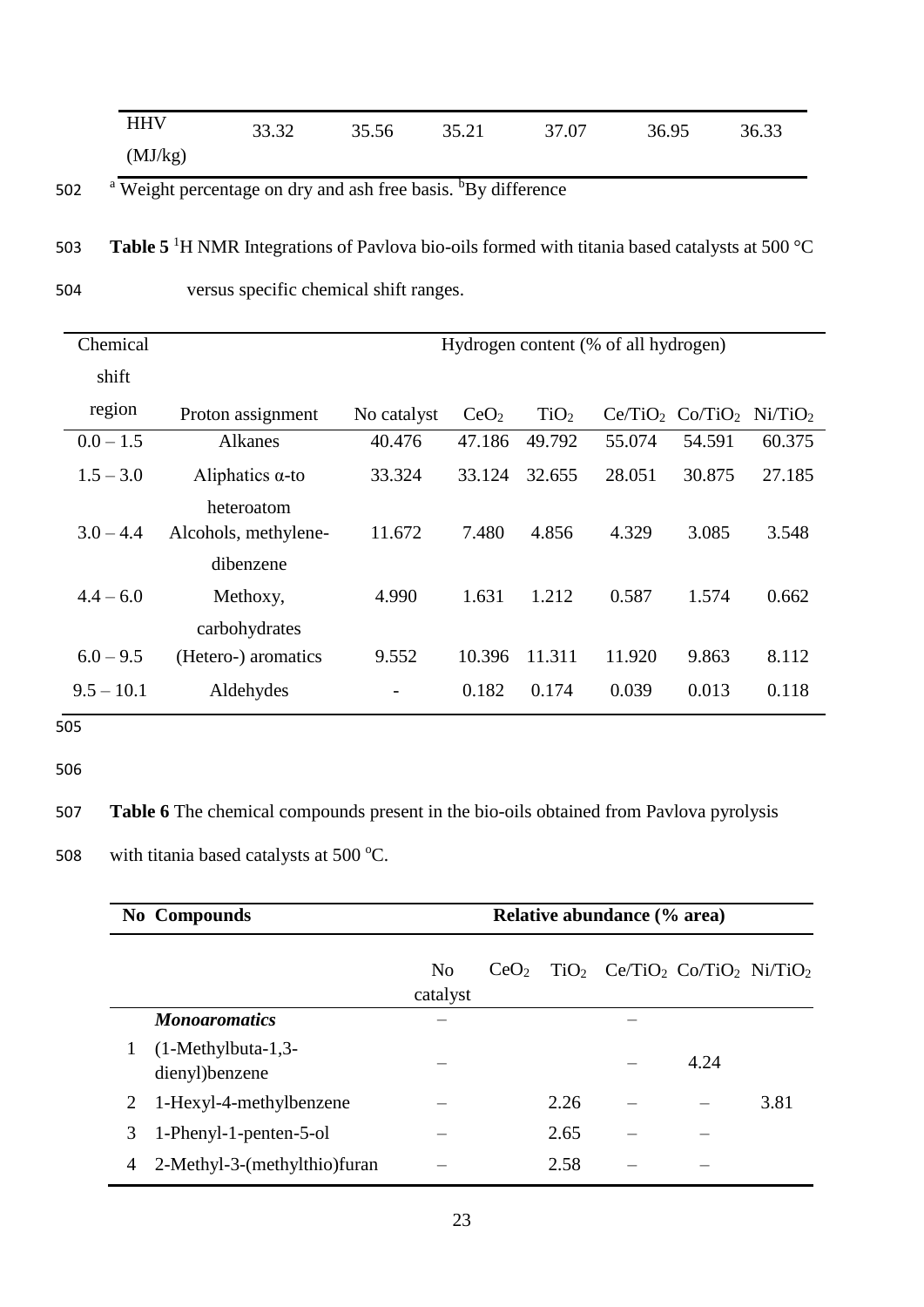| 5  | Benzyl nitrile                    | $\overline{\phantom{0}}$ |      |             |       | 2.72  | 1.38  |
|----|-----------------------------------|--------------------------|------|-------------|-------|-------|-------|
| 6  | Benzeneacetonitrile               |                          |      | 2.52        |       |       | 3.71  |
| 7  | Phenol                            | 5.77                     | 9.01 | 6.69        | 4.32  | 3.99  | 6.83  |
| 8  | Maltol                            | 2.33                     |      |             |       |       |       |
| 9  | Benzene, (methoxymethyl)-         | 1.26                     |      |             |       |       |       |
| 10 | Phenol, 2,3-dimethyl-             | —                        |      | 2.71        | 2.90  |       | 4.08  |
| 11 | Phenol, 2,4-dimethyl-             | $\overline{\phantom{0}}$ | 3.00 |             |       |       | 3.01  |
| 12 | Phenol, 2-ethyl-                  |                          |      | 5.04        |       |       |       |
| 13 | 1-Ethyl-1-phenylhydrazine         |                          |      | 3.52        |       | 2.41  | 3.17  |
| 14 | p-Cresol                          | 5.69                     | 7.90 | 5.05        | 4.73  | 4.43  | 5.52  |
| 15 | Phenol, 2-ethyl-5-methyl-         |                          | 7.30 |             |       |       |       |
| 16 | Phenol, 2-(1-methylethyl)-        |                          | 3.61 |             |       |       |       |
| 17 | Phenol, 2,3,5-trimethyl-          |                          |      |             |       |       | 5.74  |
| 18 | Phenol, 2,3,6-trimethyl-          |                          |      |             | 5.23  |       |       |
| 19 | Phenol, 2-ethyl-4-methyl-         |                          |      |             |       |       | 3.22  |
| 20 | 2-Ethyl-6-methylphenol            | 2.94                     |      |             |       |       |       |
| 21 | Phenol, 3-ethyl-                  | 5.47                     | 3.86 | 4.46        |       | 2.22  |       |
| 22 | 3-Methyl-4-ethylphenol            |                          |      |             |       | 4.45  |       |
| 23 | 2,4-Diethylphenol                 |                          |      | —           |       |       | 2.15  |
| 24 | 2,5-Diethylphenol                 | 1.56                     |      |             |       |       |       |
| 25 | Phenol, 3-amino-                  | 2.05                     |      |             |       |       |       |
| 26 | N-(1-methyl-2-propynyl)aniline    |                          |      | 2.58        | 3.20  |       | 2.80  |
|    | 27 Furoxan, 4-nitro-3-phenyl-, 2- |                          |      |             | 5.42  | 3.61  | 2.41  |
|    | oxide                             | 27.07                    |      | 34.68 40.06 | 25.80 | 28.07 | 47.83 |
|    | <b>Aliphatics</b>                 |                          |      |             |       |       |       |
| 28 | Tridecane                         |                          |      | 1.69        |       | 1.75  | 2.71  |
| 29 | Tetradecane                       |                          |      | 2.55        |       | 1.77  | 2.33  |
| 30 | 2-Tetradecene, (E)-               |                          |      |             |       | 1.35  |       |
| 31 | Pentadecane                       | 1.98                     |      | 2.39        | 1.88  | 2.32  | 5.14  |
| 32 | 2-Methyl-Z-4-tetradecene          |                          |      |             |       | 0.82  |       |
| 33 | 1-Pentadecene                     |                          |      |             |       | 3.21  |       |
| 34 | 2-Pentadecene                     |                          |      |             |       |       | 4.02  |
| 35 | 2,6,10-Trimethyl,14-ethylene-     |                          |      |             |       |       |       |
|    | 14-pentadecane                    |                          |      |             | 8.23  | 6.33  |       |
| 36 | 5-t-Butyl-cycloheptene            |                          |      | 6.78        |       |       |       |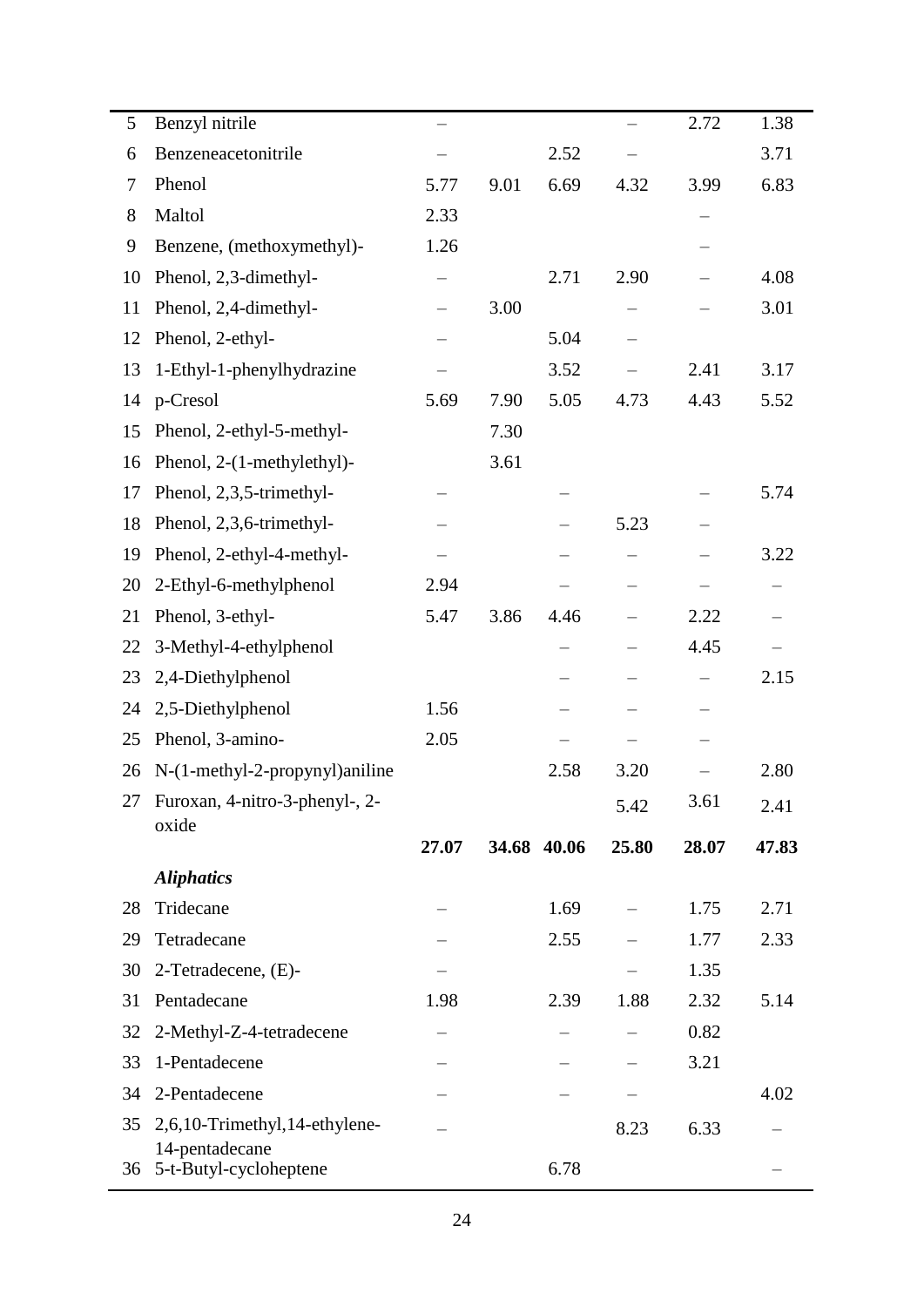| 37 | 4-Chloro-2-(chloromethyl)-1-                                |       |      |       |       |       |       |
|----|-------------------------------------------------------------|-------|------|-------|-------|-------|-------|
|    | butene                                                      |       |      | 1.16  |       |       |       |
| 38 | Neophytadiene                                               |       | 7.90 |       |       |       |       |
|    |                                                             | 1.98  | 7.90 | 14.57 | 10.11 | 17.55 | 14.20 |
|    | Oxygenated compounds                                        |       |      |       |       |       |       |
| 39 | Decyl acetate                                               |       |      |       |       | 1.58  |       |
| 40 | Pentanoic acid                                              |       |      |       |       |       | 0.81  |
| 41 | Octanoic acid                                               |       |      |       |       | 1.92  |       |
| 42 | 1-Cyclohexyl-2-methyl-prop-2-                               |       |      |       |       | 3.19  |       |
| 43 | 1-Tetradecanol                                              |       |      | 2.65  |       |       | 1.36  |
| 44 | Butanoic acid                                               |       |      | 1.29  |       |       | 1.07  |
| 45 | Pentane, 2-methoxy-                                         |       | 0.77 |       |       |       | 1.33  |
| 46 | 3-Acetoxy-5-                                                |       |      | 3.42  |       |       |       |
|    | (acetoxymethyl)cyclohexene                                  |       |      |       |       |       |       |
| 47 | 3,7,11,15-Tetramethyl-2-<br>hexadecen-1-ol                  |       |      |       |       |       | 5.19  |
| 48 | Dimethyl Sulfoxide                                          | 2.45  |      |       |       |       |       |
| 49 | Dodecanoic acid, 4-methyl-,                                 | 1.06  |      |       |       |       |       |
| 50 | methyl ester<br>dl-Erythro-O-methylthreonine                | 1.26  |      |       |       |       |       |
| 51 | $(-)$ - $(3S, 4R, 5R)$ -3-Azido-4-                          |       |      |       |       |       |       |
|    | hydroxy-5-methyldihydro-2-                                  | 1.39  |      |       |       |       |       |
|    | (3h)-furanone                                               |       |      |       |       |       |       |
| 52 | 2-Butenoic acid, 3-ethoxy-,<br>ethyl ester                  | 0.57  |      |       |       |       |       |
| 53 | 6-Isopropyl-3-methyl-2-<br>cyclohexen-1-ol                  |       |      | 3.36  |       |       |       |
| 54 | Cis-chrysanthenol                                           |       |      |       | 4.07  |       |       |
| 55 | Methyl phenyl(2-piperidinyl)<br>acetate                     | 2.45  |      |       |       |       |       |
| 56 | 4-Heptenoic acid, 3,3-dimethyl-<br>6-oxo-, methyl ester     |       |      |       |       | 2.93  |       |
|    | 2-Cyclopenten-1-one, 3-(1-<br>methylethyl)-                 | 2.23  |      |       |       |       |       |
| 57 | $(+)$ - $(1S, 6R)$ -6-Phenyl-2-                             |       |      |       |       |       |       |
|    | cyclohexene-1-carboxylic acid                               | 0.82  |      |       |       |       |       |
| 58 | S-Butyl ester of .alpha.-<br>phenylbenzeneethanethioic acid | 2.72  |      |       |       |       |       |
| 59 | Isobutyric acid, tetradecyl ester                           |       | 10.8 |       |       |       |       |
| 60 | Phytol                                                      | 20.93 | 10.8 | 6.32  | 5.19  | 5.93  | 4.47  |

**a**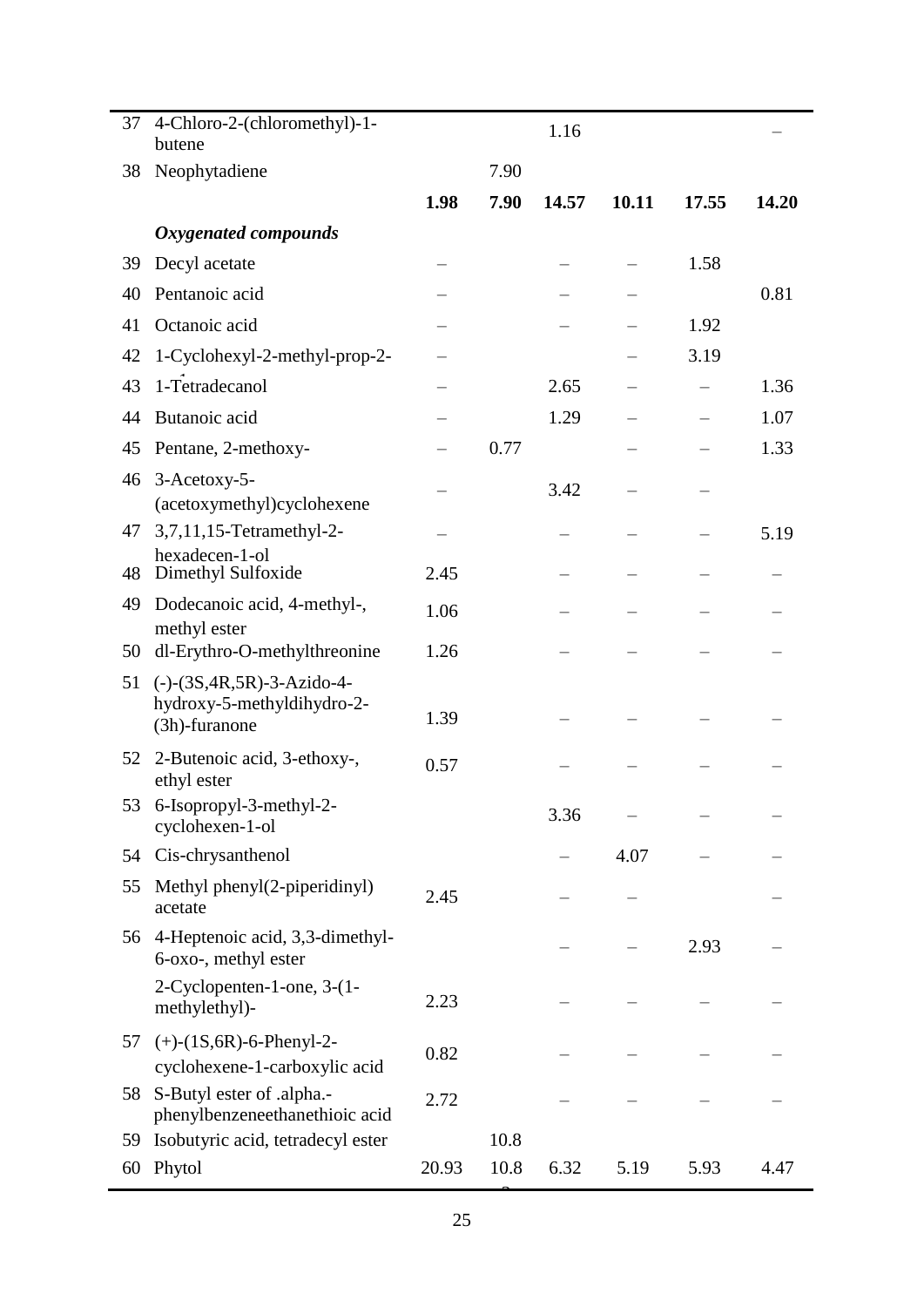|    |                                          | 35.88 | 22.4 | 17.04 | 9.26  | 15.55 | 14.23 |
|----|------------------------------------------|-------|------|-------|-------|-------|-------|
|    | Nitrogen compounds                       |       |      |       |       |       |       |
| 61 | Benzenepentanamide                       |       |      |       | 5.23  |       |       |
| 62 | 5-Hepten-2-amine, N,6-<br>dimethyl-      |       | 1.28 |       |       |       |       |
| 63 | Propanamide                              | 1.39  | 0.94 |       |       |       |       |
| 64 | Pyridine, 3-phenyl-                      |       |      |       |       |       | 1.72  |
| 65 | Pyrrolidine, 1-acetyl-                   | 0.57  |      |       |       |       |       |
| 66 | Hexahydro-2(1H)-azocinone                | 1.11  |      |       |       |       |       |
| 67 | Butanamide, 3-methyl-                    | 2.03  |      |       |       |       |       |
| 68 | N-(1-Methylethylidene)-2-<br>propanamine | 0.99  |      |       |       |       |       |
| 69 | Butanamide, 3-methyl-                    | 2.08  |      |       |       |       |       |
| 70 | Benzenepropanenitrile                    | 7.37  | 5.67 | 5.30  | 3.35  | 3.61  | 3.16  |
| 71 | 2-Piperidinone                           | 1,16  |      |       |       |       |       |
| 72 | Cyclohexanamine, N-<br>cyclopentylidene- |       |      |       |       | 3.48  |       |
| 73 | Tetradecanenitrile                       | 4.31  |      | 1.53  | 13.67 | 6.90  | 1.78  |
| 74 | Pyridine, 4-phenyl-                      |       |      |       | 1.63  |       |       |
| 75 | 1-Buta-1,3-dienyl-pyrrolidine            | 5.44  |      |       |       |       |       |
| 76 | N-Ethyl-hexahydro-1H-azepine             |       | 2.92 |       |       |       |       |
| 77 | Octanamide                               |       | 2.06 |       |       |       |       |
| 78 | Hexadecanenitrile                        | 1.66  | 8.62 | 2.61  | 4.88  | 2.76  | 2.24  |
| 79 | Dodecanenitrile                          |       | 6,1  |       |       |       |       |
| 80 | Indole                                   | 4.95  | 6.25 | 5.23  | 7.01  | 4.68  | 3.57  |
| 81 | 1H-Indole, 2-methyl-                     |       | 1.04 |       | 1.58  |       |       |
| 82 | 1H-Indole, 5-methyl-                     |       |      |       |       |       | 0.77  |
| 83 | 1H-Indole, 4-methyl-                     |       |      |       |       | 0.80  |       |
| 84 | 1H-Indole, 1-ethyl-                      |       |      |       |       | 1.03  |       |
| 85 | Benzonitrile, 2,4,6-trimethyl-           |       |      |       | 0.66  |       |       |
| 86 | 7-Methyl-1H-indole                       |       |      | 1.42  |       |       |       |
| 87 | 1H-Indole, 3-methyl-                     | 1.04  |      |       |       |       | 1.03  |
| 88 | 5-(1H-Indol-3-ylmethyl)-2-               | 0.97  |      |       |       |       |       |
|    | thioxo-4-imidazolidinone                 | 35.07 | 34.9 | 16.09 | 38.01 | 23.26 | 14.27 |
|    | Polycyclic compounds                     |       |      |       |       |       |       |